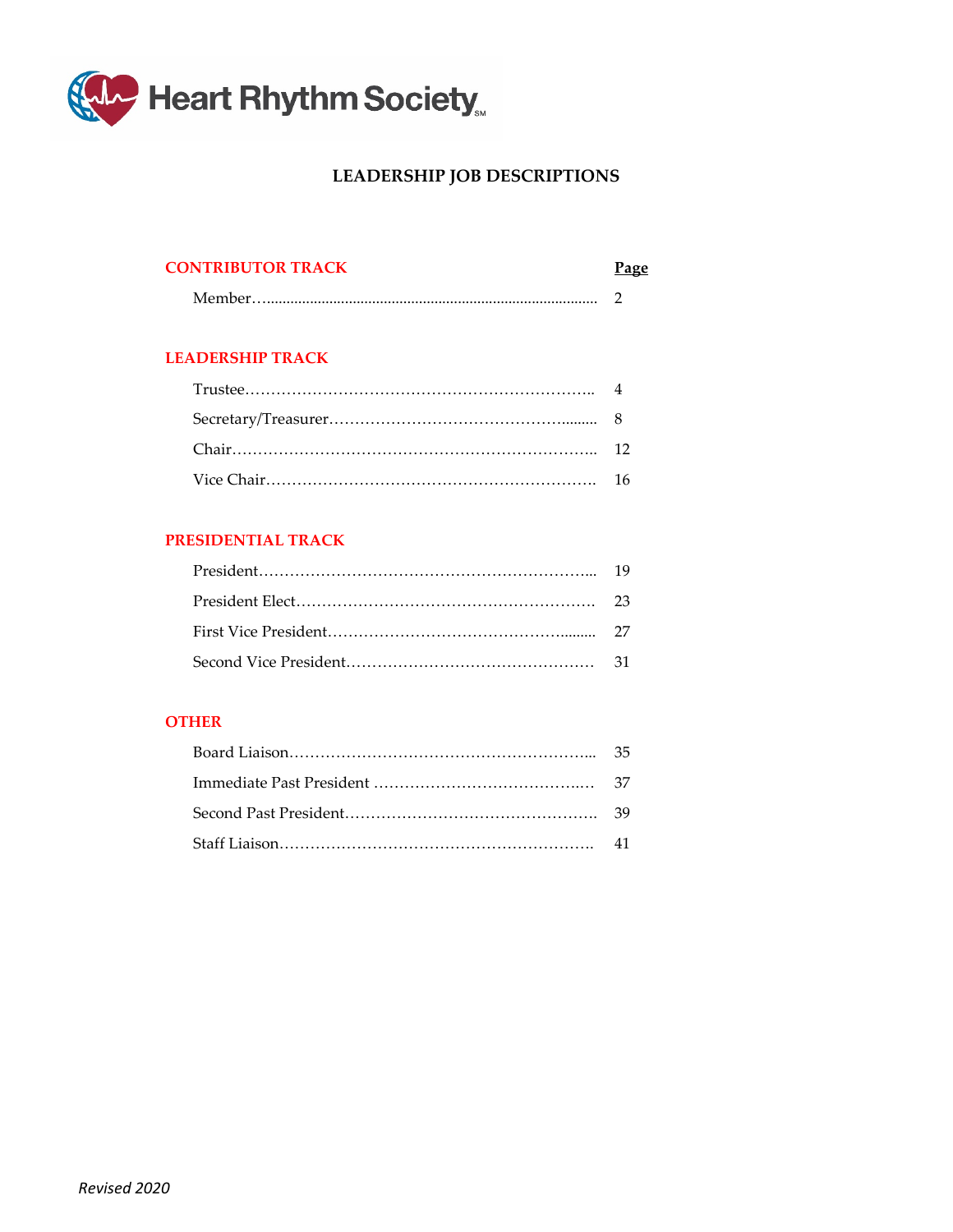# **MEMBER JOB DESCRIPTION (Committees, Subcommittees, Councils, Working Groups and Task Forces)**

# **Term of Office**

Per committee, subcommittee, council, working group or task force charge. Typically, one year with the possibility of reappointment for two additional consecutive one-year terms.

# **Method of Appointment**

Members shall be appointed by the President-Elect, in consultation with the President and the Chief Executive Officer. Ex officio members shall serve automatically.

# **Accountability**

Report to: Committee, subcommittee, council, working group or task force Chair

Key relationships: Other members, staff liaison(s)

## **Purpose**

To work in partnership with the chair and staff liaison to fulfill the committee, subcommittee, council, working group or task force charge.

# **Responsibilities**

- Be informed about the Society's Strategic Plan, annual priorities and committee, subcommittee, council, working group or task force charge.
- Be informed about the committee, subcommittee, council, working group or task force annual objectives, work plan and timeline of activities.
- Work collaboratively with the chair and staff to achieve the committee, subcommittee, council, working group or task force goals and objectives.
- Participate actively and constructively in all committee, subcommittee, council, working group or task force meetings, including contributing to deliberations by being familiar with distributed materials.
- Respond to email notifications and solicitations in a timely manner.
- Maintain the confidentiality of deliberations and materials.
- Contribute to the timely completion of committee, subcommittee, council, working group or task force products and deliverables, including meeting staff and deadlines.
- Volunteer for special assignments or tasks when able.
- Comply with the Society's conflict of interest and code of conduct policies, including:
	- o Annually complete the Society's disclosure form, and proactively update personal disclosure information whenever material changes in circumstances require.
	- o Comply with the Chair's requests to self-recuse from participating in discussions, meetings/calls and/or voting as appropriate.
	- o Annually sign the Society's *Volunteer Code of Conduct*.
- Comply with the Society's travel and expense reimbursement policies**.**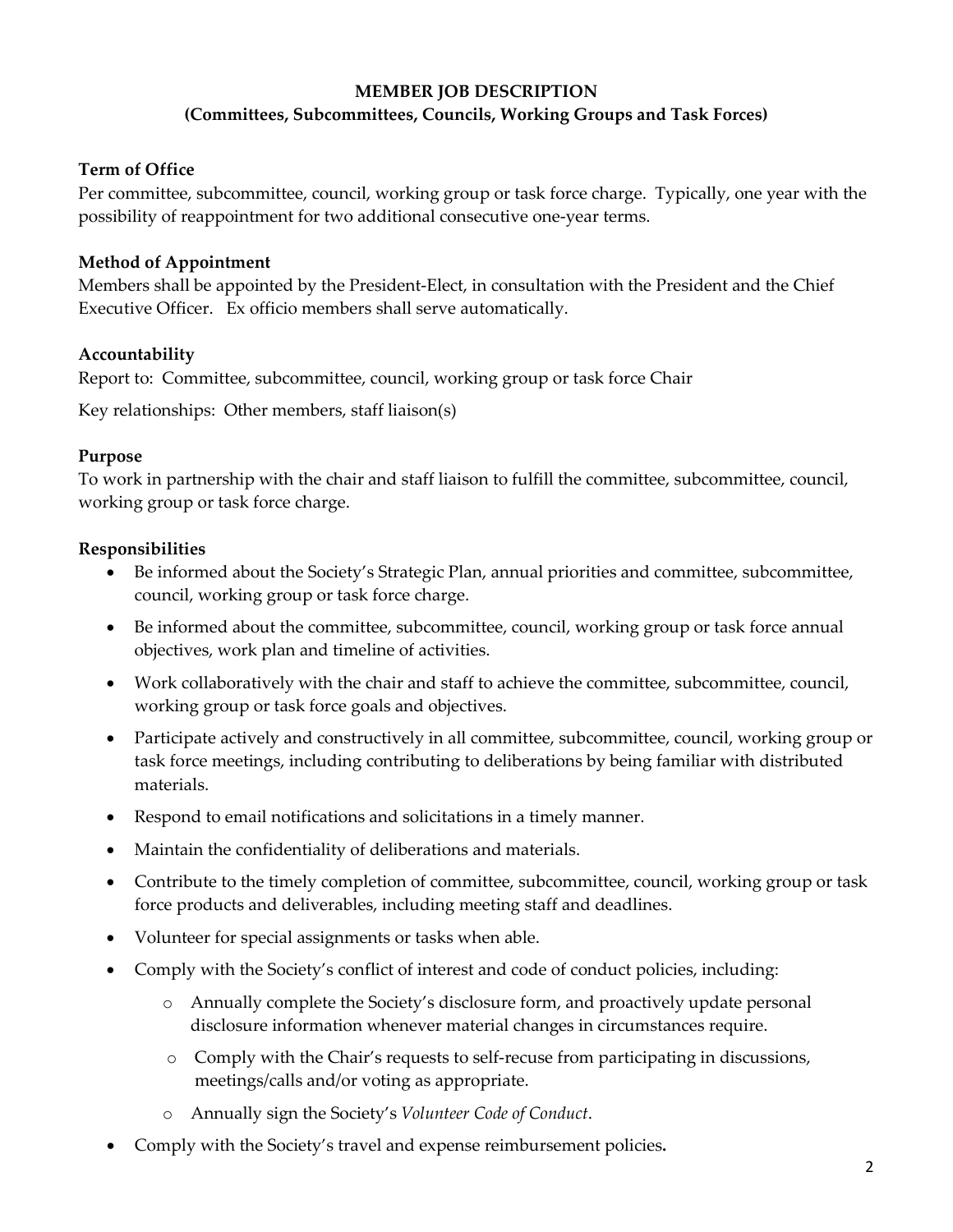# **Decision Making Authority**

- Vote on matters brought before the committee, subcommittee, council, working group or task force at the Chair's discretion.
- Disclose actual or potential conflicts, and refrain from voting on issues related to the conflict, which may require leaving the meeting for the duration of that discussion.

# **Qualifications**

## **Skills**

- **Attention to Detail:** Thoroughness in accomplishing a task. Monitors and checks work or information and plans and organizes time and resources efficiently.
- **Subject Matter Expertise:** Applies in-depth specialized knowledge, skills and judgment to accomplish the goals/charge of the committee, subcommittee, council, working group or task force, Board, and/or Society.
- **Willingness to Serve:** Demonstrates a strong commitment, interest, and desire to serve the Heart Rhythm Society. Makes the time to actively contribute and participate.

- **Continuous Learning:** Demonstrates a desire and drive to acquire necessary knowledge, skills, and competencies to best serve the needs of the Society, its members, and the field of EP. Demonstrates the ability to reflect on, and learn from experiences.
- **Organizational Knowledge:** Understands the mission and strategic objectives of the Society, the structure, and culture as well as the regulatory, industry, and economic issues affecting the organization.
- **Integrity:** Earns others' trust by behaving in an honest, fair, and ethical manner. Shows consistency in words and actions. Models high standards of ethics.
- **Relationship Building:** Works collaboratively to develop positive working relationships with others to achieve the shared goals of the Society.
- **Accountability:** Willingness to accept full responsibility in meeting performance expectations. Displays honesty and truthfulness; confronts problems quickly; displays strong commitment to the success of HRS.
- **Commitment:** Demonstrates dedication to serve the needs of the EP profession and community through the Society. Ensures that actions meet the needs of key stakeholders and aligns activities to meet these needs.
- **Problem Solving:** The ability to gain support and buy-in from others and motive others to take actions in the best interest of the Society.
- **Decision Making:** Analyzes problems by evaluating available information and resources; develops effective, viable solutions to problems to drive effectiveness and meet the goals of the committee, subcommittee, council, working group or task force and Society at large; many times with limited information and under tight deadlines and pressure.
- **Stewardship:** Dedicated to taking care of and wisely using the resources of the Society. Makes informed decisions regarding resource allocation. Communicates decisions regarding resources in an effective manner to stakeholders.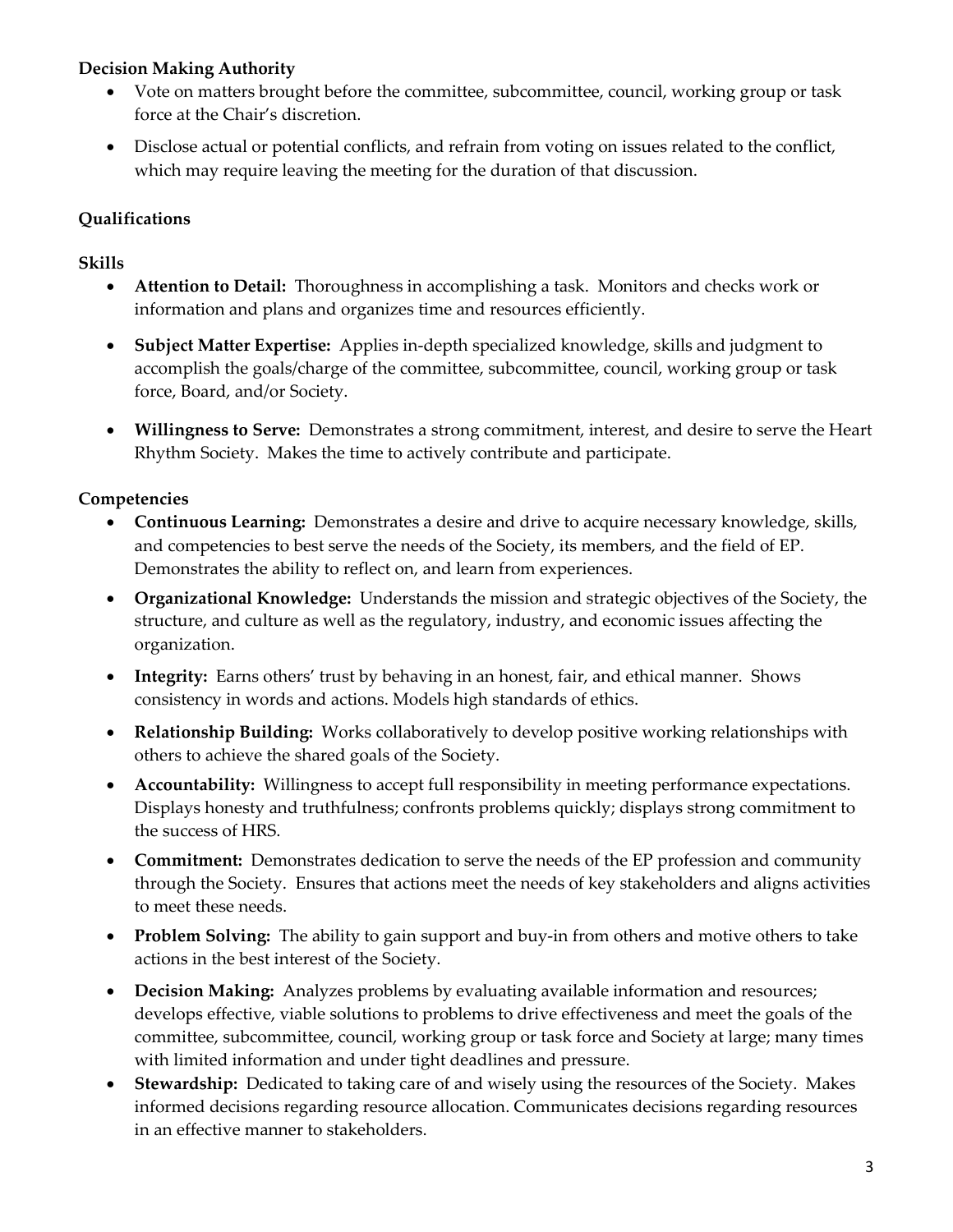# **TRUSTEE JOB DESCRIPTION**

# **Term of Office**

3 years.

# **Method of Appointment**

Trustees are elected by the Society's members by written or electronic mail ballot, per HRS Bylaws.

# **Accountability**

Report to: Board

Key Relationships: Board members, Chief Executive Officer, Director of Governance and Board Relations

## **Purpose**

To act in the best interest of the Society as a whole and to exercise the legal duties of nonprofit stewardship: 1) be faithful to the Society's mission, 2) exercise due diligence, and 3) give undivided allegiance to the Society when making decisions affecting the Society.

## **Responsibilities**

## *As a Steward of the Society*

- Be informed about and support the Society's mission, services, policies and programs.
- Be informed about and support the Board of Trustees' mission to govern the Society, protect the organization's image and assets, and be the moral voice of its members.
- Champion the Society's programs and interests.
- Participate in fundraising activities, including making a personal financial contribution as defined in the *Board Service Agreement*.
- Keep up-to-date on developments in the field.

## *As an Ethical Role Model*

- Strictly adhere to the Society's conflict of interest and confidentiality policies outlined in the Bylaws and the Code of Ethics and Professionalism, including:
	- o Abide by the section in Table 2 of the Code that relates specifically to requirements for Board members.
	- o Annually complete the Society's disclosure form, and proactively update personal disclosure information whenever material changes in circumstances require.
	- o Annually sign the Society's *Volunteer Code of Conduct.*
- Maintain the confidentiality of the Board's deliberations and materials.

#### *As a Board Member*

- Sign the Society's *Board Service Agreement* required of all Trustees annually in May.
- Attend regular and special Board meetings, and support other Society functions.
- Review agendas and materials prior to meetings and come prepared to participate.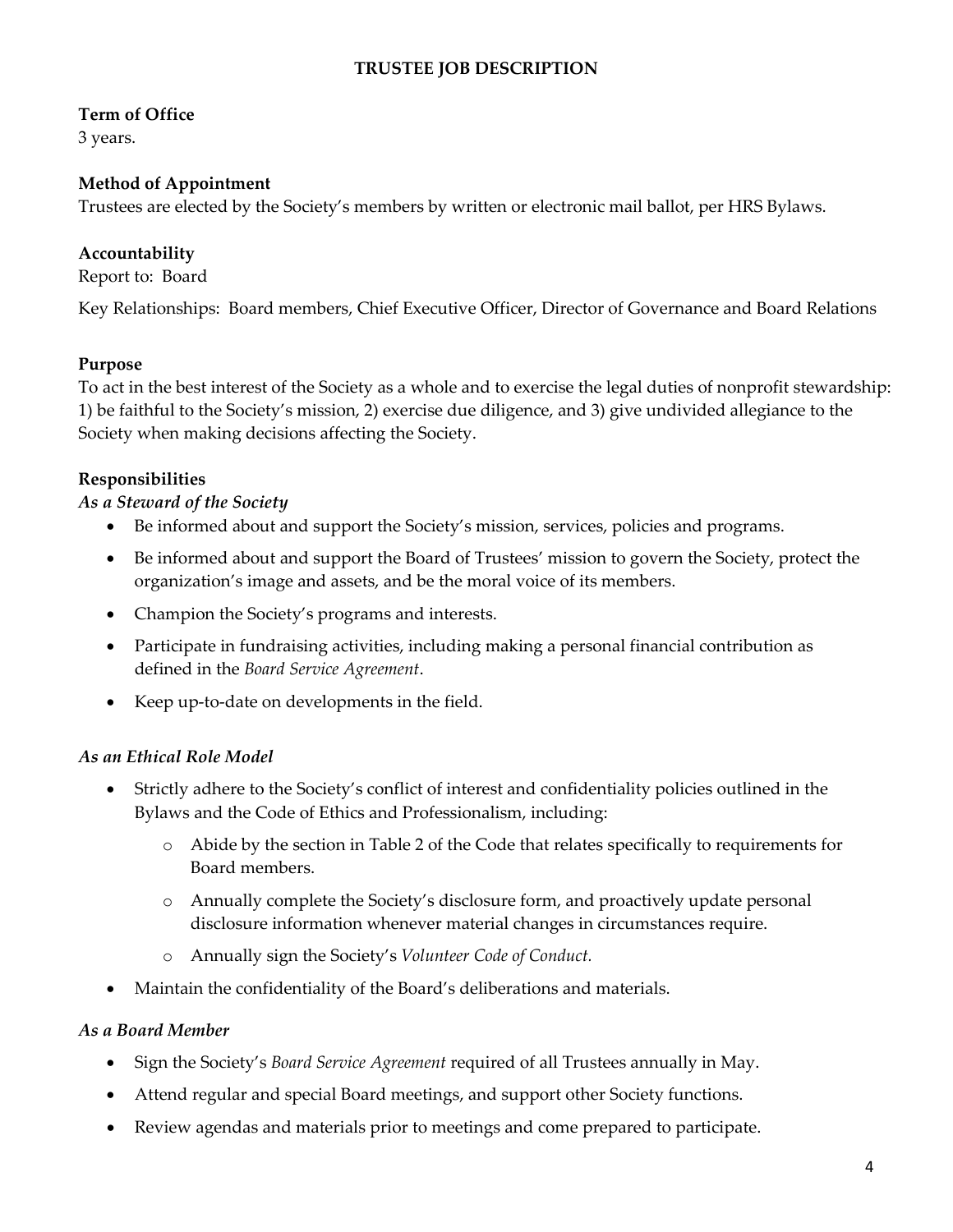- Assist the Board in carrying out its fiduciary responsibilities, including reviewing financial statements and asking questions.
- Serve as a Board Liaison to at least one committee, subcommittee or task force.
- Take on special duties, including task force assignments, at the request of the President.

# *As a Participant in Succession Planning for the Society*

- Nominate at least one Board candidate, keeping in mind the need for diversity on the Board.
- Serve as a-mentor for potential Board members or Chairs of committees and subcommittees.

# *Other Core Mission Support*

• Review scientific and clinical documents for HRS endorsement.

# **Decision Making Authority**

- Vote on matters duly brought before the Board, per Article III of the Society's Bylaws.
- Disclose actual or potential conflicts, and refrain from voting on issues related to the conflict, which may require leaving the meeting for the duration of that discussion.

# **Qualifications**

*Skills*

- **Attention to Detail:** Accomplishes a task thoroughly. Monitors and checks work and plans and organizes time and resources efficiently.
- **Coaching:** Possesses the ability and desire to coach others in interpersonal skills, HRS processes, and issue management.
- **Communication:** Demonstrates strong verbal and written skills. Understands, complies with, and appropriately communicates relevant HRS policies and processes.
- **Conflict Resolution:** Uses a variety of approaches to manage and resolve concerns, disagreement, and conflict.
- **Consensus Building:** Develops cooperation and teamwork while participating in a group, working toward solutions which generally benefit all parties.
- **Financial Acumen:** Maintains and applies a broad understanding of financial management principals to ensure decisions are fiscally sound and responsible.
- **Group Dynamics:** Enables cooperative and productive group interactions.
- **Networking:** Actively expands professional networks; leverages networks for HRS support.
- **Professional Stature:** Maintains broad-based clinical knowledge and experience. Holds strong professional credibility and reputation within or outside of HRS.
- **Strategic Planning Experience:** Has experience with planning, evaluation, and implementation of a strategic plan, including demonstrated ability to focus on long term goals and strategic outcomes.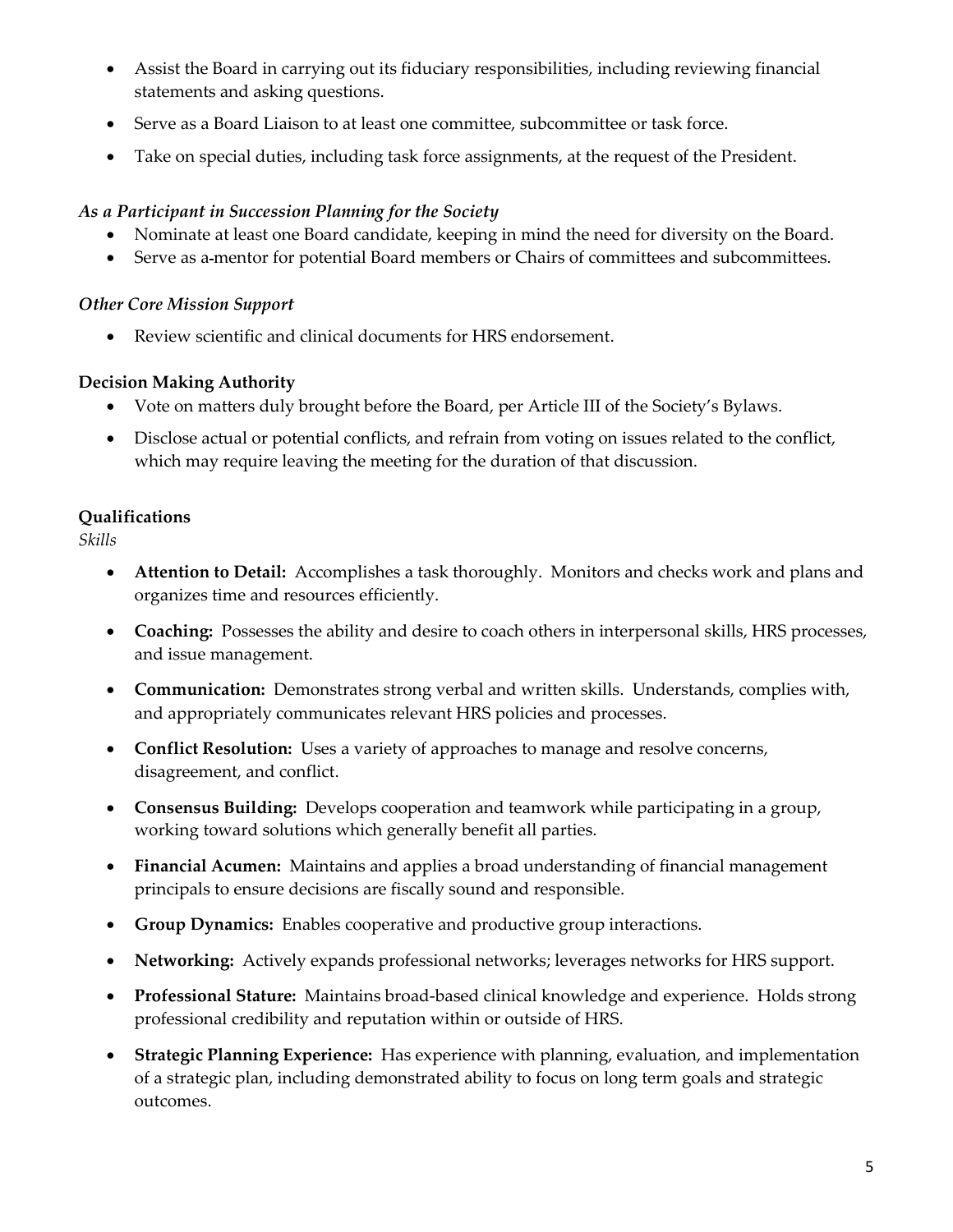- **Subject Matter Expertise:** Applies in-depth specialized knowledge, skills and judgment to accomplish the goals of the committee and/or the Society.
- **Volunteer Experience:** Demonstrates effectiveness on HRS committees, subcommittees or task forces.
- **Willingness to Serve:** Demonstrates a strong commitment, interest, and desire to serve the Society. Makes the time to actively contribute and participate.

- **Accountability:** Accepts full responsibility in meeting expectations.
- **Commitment:** Serves the needs of the Society and the EP profession. Ensures that actions meet the needs of key stakeholders and aligns activities to meet these needs.
- **Continuous Learning:** Demonstrates a desire and drive to acquire necessary knowledge, skills, and competencies to best serve the needs of the Society, its members, and the field of EP. Demonstrates the ability to reflect on and learn from experiences.
- **Decision Making:** Evaluates available information and resources to develop effective and viable solutions that meet the goals of the committee and Society at large, often with limited information and under tight deadlines.
- **Developing Others:** Develops the ability of others to perform and contribute to the Society by providing ongoing feedback, coaching and opportunities to learn through formal and informal methods.
- **Impact and Influence:** Gains support and buy-in and motivates others to act in the best interest of the Society.
- **Innovation:** Addresses the future needs of the Society and stakeholders through creative problem solving, informed risk-taking, and fostering new ideas.
- **Integrity:** Earns others' trust by behaving in an honest, fair, and ethical manner. Shows consistency in words and actions. Models high standards of ethics.
- **Organizational Knowledge:** Understands the mission and strategic objectives of the Society, the structure, and culture as well as the regulatory, industry, and economic issues affecting the organization.
- **Problem Solving:** Identifies and analyzes problems and evaluates alternate solutions and makes recommendations in the best interest of the Society.
- **Relationship Building:** Works collaboratively with others to develop positive working relationships to achieve the shared goals of the Society.
- **Stewardship:** Efficiently utilizes the resources of the Society to make informed decisions. Communicates decisions in an effective manner to stakeholders.
- **Strategic Thinking:** Formulates objectives and priorities and implements plans that support the long-term interests of the Society. Takes advantage of opportunities and manages risks.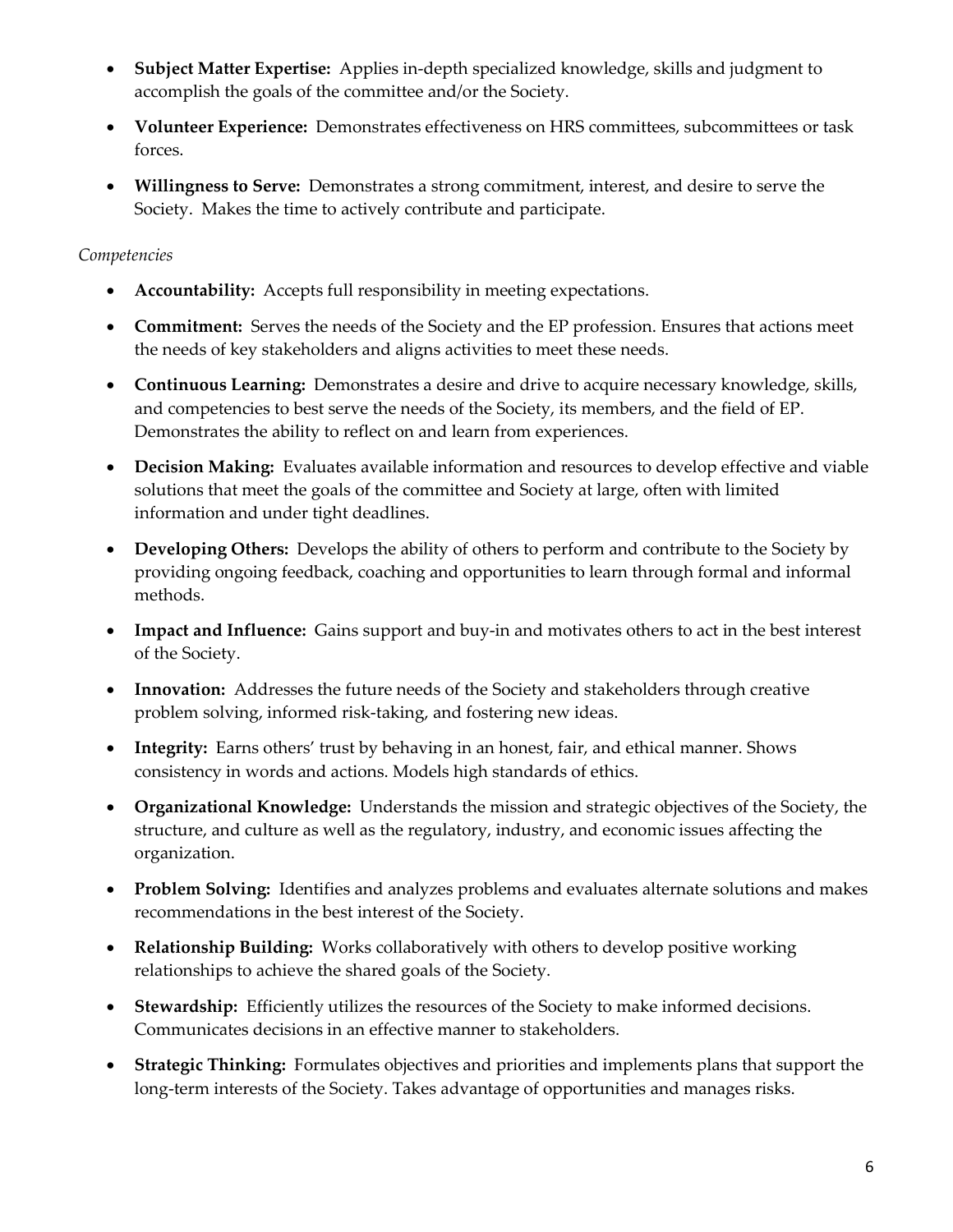• **Team Leadership:** Effectively manages and guides group efforts and provides an appropriate level of feedback concerning group progress.

# **Estimated Time Commitment** 10 hours/month

*Scheduled*

In-Person Board meetings (September, January, May)

- September (Friday evening to Sunday afternoon, typically in Washington, DC)
- January (Friday evening to Saturday afternoon, typically in Washington, DC)
- May (Tuesday at Scientific Sessions)

Board conference calls (3/year)

## *Ad Hoc*

Board Liaison committee calls (as warranted) Other committee and task force calls (avg. 3/month)

*Busiest Times of the Year*

• Prior to in-person and teleconference meetings May (Scientific Sessions)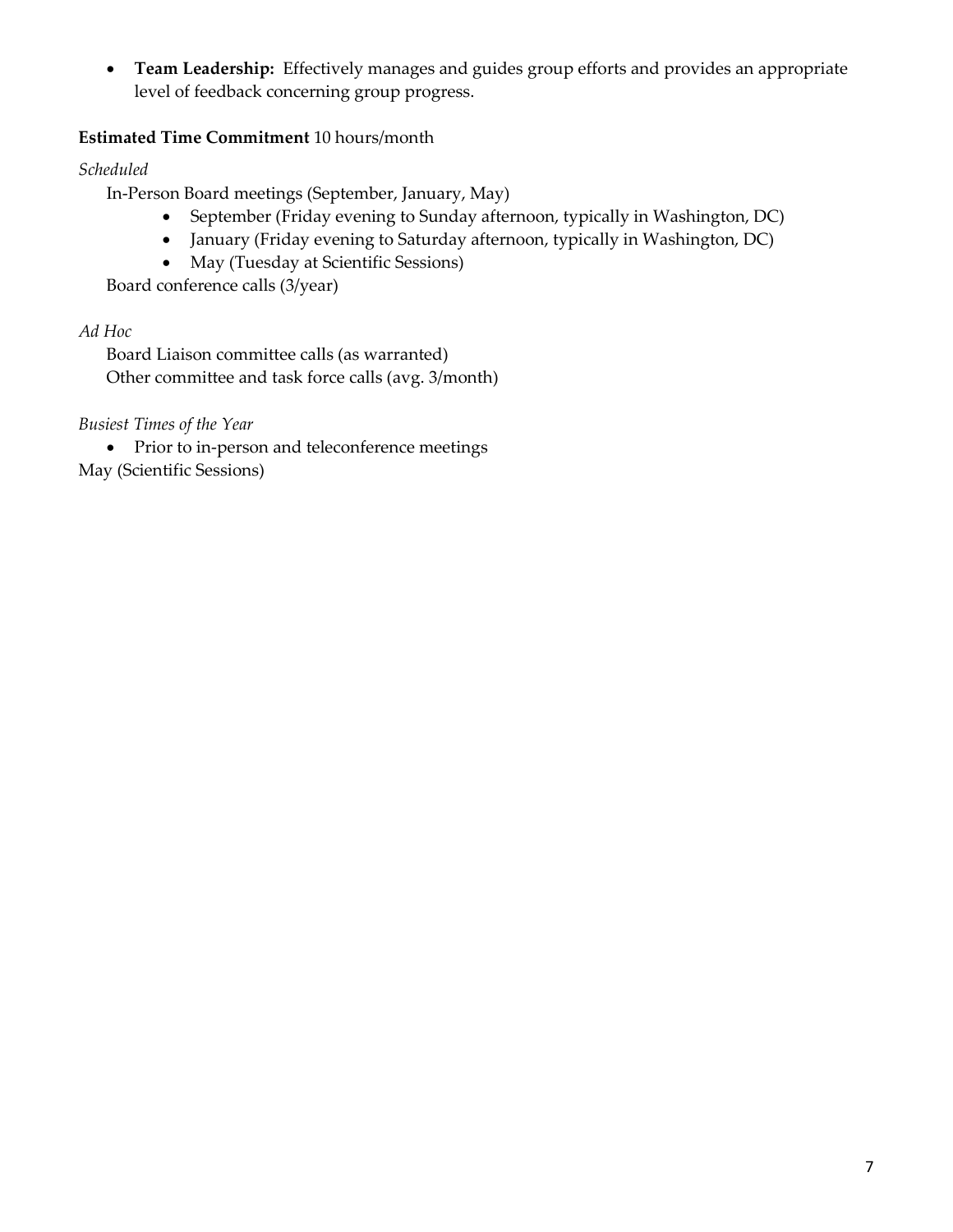# **SECRETARY AND TREASURER JOB DESCRIPTION**

### **Term of Office**

One year. The Secretary and Treasurer shall be eligible for reappointment for three additional one-year terms.

#### **Method of Appointment**

Officers shall be elected by the Members and Fellows entitled to vote, according to the process stipulated in the HRS Bylaws.

#### **Accountability**

Report to: Board of Trustees

Staff Liaison: Chief Financial Officer, Senior Director, Governance and Board Relations

Key Relationships: Chief Executive Officer, President

#### **Purpose**

As Secretary, to ensure that actions of the Board are documented appropriately. As Treasurer, to ensure the Board's ability to discharge its fiduciary duties.

#### **Responsibilities**

#### *Ex Officio Assignments*

- Preside as Chair of the following entities:
	- o Finance Committee
- Serve as a voting member of the following entities:
	- o Board of Trustees
	- o Executive Committee
	- o Legislative Affairs Subcommittee
	- o Compensation Subcommittee
	- o Audit Committee
	- o Heart Rhythm Foundation Board of Directors (when active)
	- o HRS Consulting Services Board of Directors

#### *Other Duties*

*As Secretary*

- Ensure that accurate minutes of all Board meetings are prepared, distributed to the Trustees in a timely fashion, and maintained at the corporate office; minutes shall record the time and place of meetings, whether regular or special, how the meetings were called, the names of those present or represented at the meeting and the proceedings.
- Ensure that all notices for meetings and other actions are given in accordance with the provisions of the Bylaws or as required by law.
- Act as custodian of the records, including minutes and the official list of trustees, and the corporate seal.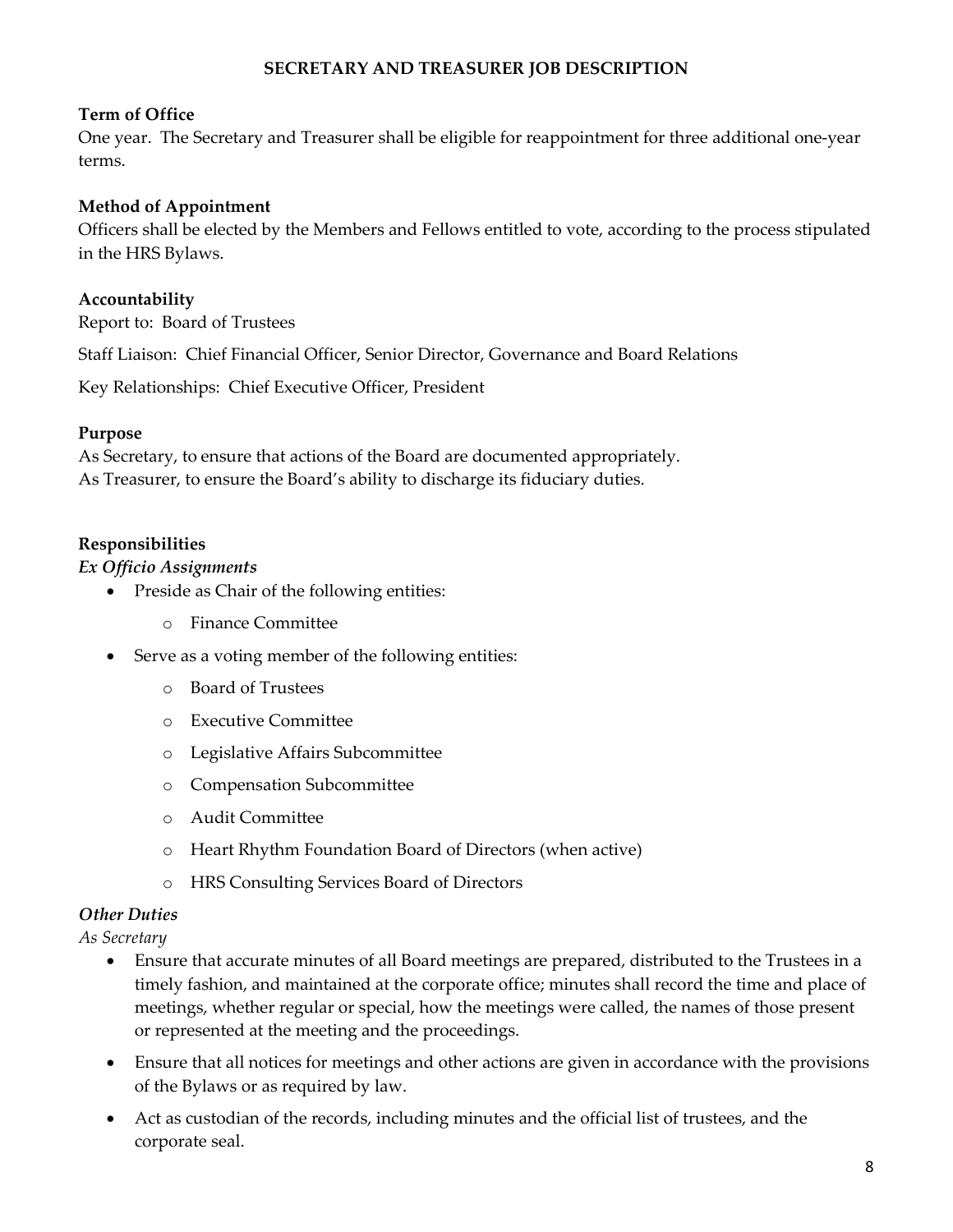- Certify and ensure that a current copy of the Bylaws is maintained in the corporate office.
- Affix the seal, as authorized by the Bylaws or as required by law, to duly executed documents of the corporation.
- Perform any other duties required by the Bylaws, Articles of Organization, or the law.

#### *As Treasurer*

- Serve as financial officer of the organization.
- Work with the Chief Executive Officer and Chief Operating Officer to ensure that accurate financial records are maintained and that appropriate financial reports are made available to the Board on a timely basis.
- Assist the Chief Executive Officer and Chief Operating Officer in preparing the annual budget and presenting the budget to the Board for approval.
- Ensure compliance with all relevant legal and regulatory requirements and ethical standards.
- Ensure that the organization's assets are protected, expended and invested according to Board policies and procedures.
- Monitor adherence to financial policies and, when applicable, recommend financial policies to the Board for approval.

#### *As a Leader*

- Act as a mentor and coach to senior volunteers and emerging leaders to help them strengthen their leadership skills and develop professional networks of value to the organization.
- Perform other duties as directed by the Board.
- See Committee Chair job description.

## **Decision Making Authority**

- Convene meetings.
- Disclose actual or potential conflicts, and refrain from voting on issues related to the conflict, which may require leaving the meeting for the duration of that discussion.
- Enforce conflict of interest policies, including requiring members' recusal from participating in discussions, meetings/calls and/or voting as appropriate.
- Approve final work products and formal communications.
- Make recommendations on work processes and volunteer assignments.

## **Estimated Time Commitment** 4-5 hours per month

#### *Scheduled*

Executive Committee conference calls (bi-monthly) Board Meetings (September, January, May) Leadership Retreat (summer) Finance Committee meetings (4/year) Committee and subcommittee meetings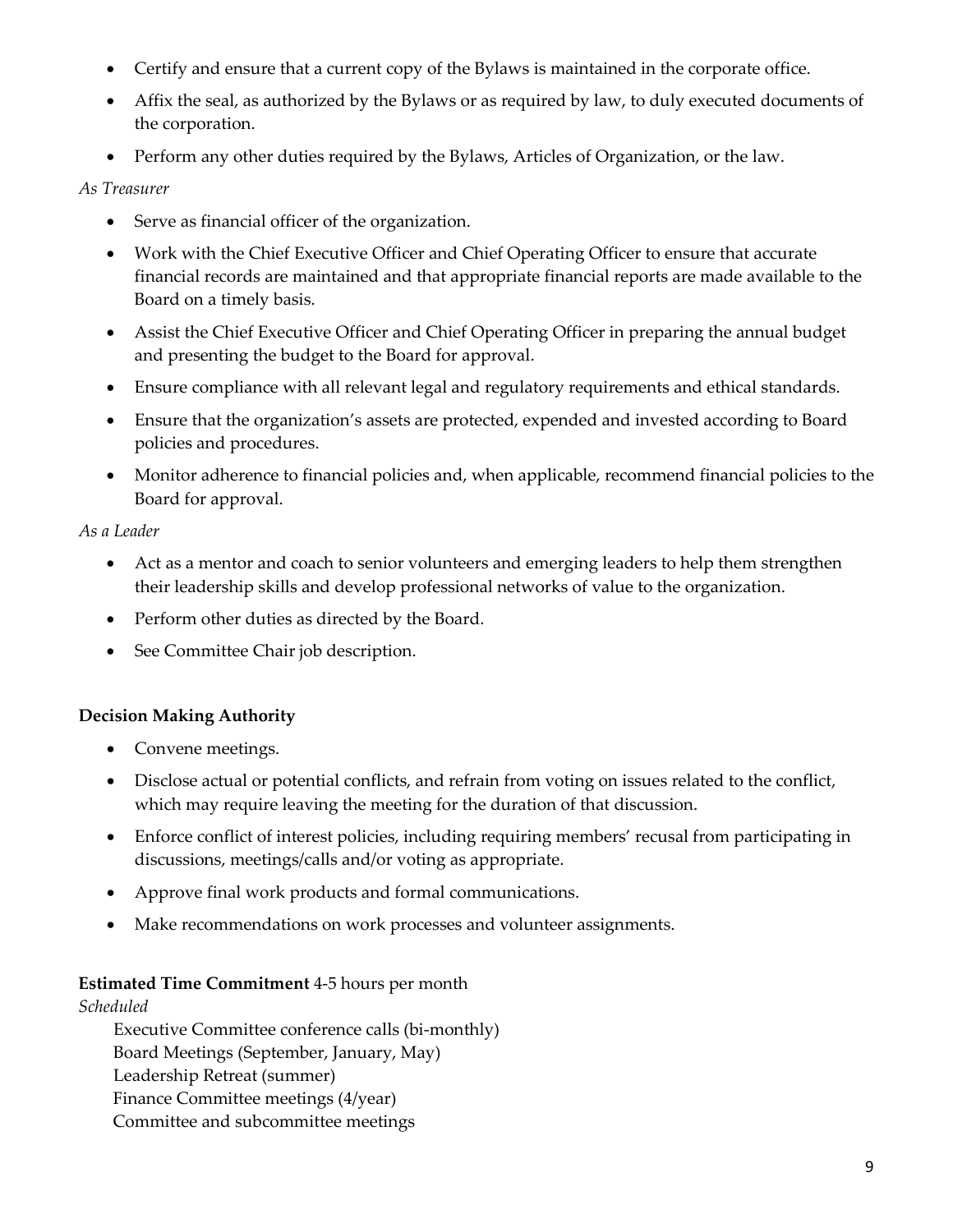*Busiest Times of the Year*

Prior to and just after Board meetings Budget preparation cycle (April - September)

#### **Qualifications**

*Skills*

- **Attention to Detail:** Accomplishes a task thoroughly. Monitors and checks work and plans and organizes time and resources efficiently.
- **Coaching:** Possesses the ability and desire to coach others in interpersonal skills, HRS processes, and issue management.
- **Communication:** Demonstrates strong verbal and written skills. Understands, complies with, and appropriately communicates relevant HRS policies and processes.
- **Conflict Resolution:** Uses a variety of approaches to manage and resolve concerns, disagreement, and conflict.
- **Consensus Building:** Develops cooperation and teamwork while participating in a group, working toward solutions which generally benefit all parties.
- **Financial Acumen:** Maintains and applies a broad understanding of financial management principals to ensure decisions are fiscally sound and responsible.
- **Group Dynamics:** Enables cooperative and productive group interactions.
- **Networking:** Actively expands professional networks; leverages networks for HRS support.
- **Professional Stature:** Maintains broad-based clinical knowledge and experience. Holds strong professional credibility and reputation within or outside of HRS.
- **Strategic Planning Experience:** Has experience with planning, evaluation, and implementation of a strategic plan, including demonstrated ability to focus on long term goals and strategic outcomes.
- **Subject Matter Expertise:** Applies in-depth specialized knowledge, skills and judgment to accomplish the goals of the committee and/or the Society.
- **Volunteer Experience:** Demonstrates effectiveness on HRS committees, subcommittees or task forces.
- **Willingness to Serve:** Demonstrates a strong commitment, interest, and desire to serve the Society. Makes the time to actively contribute and participate.

- **Accountability:** Accepts full responsibility in meeting expectations.
- **Commitment:** Serves the needs of the Society and the EP profession. Ensures that actions meet the needs of key stakeholders and aligns activities to meet these needs.
- **Continuous Learning:** Demonstrates a desire and drive to acquire necessary knowledge, skills, and competencies to best serve the needs of the Society, its members, and the field of EP. Demonstrates the ability to reflect on and learn from experiences.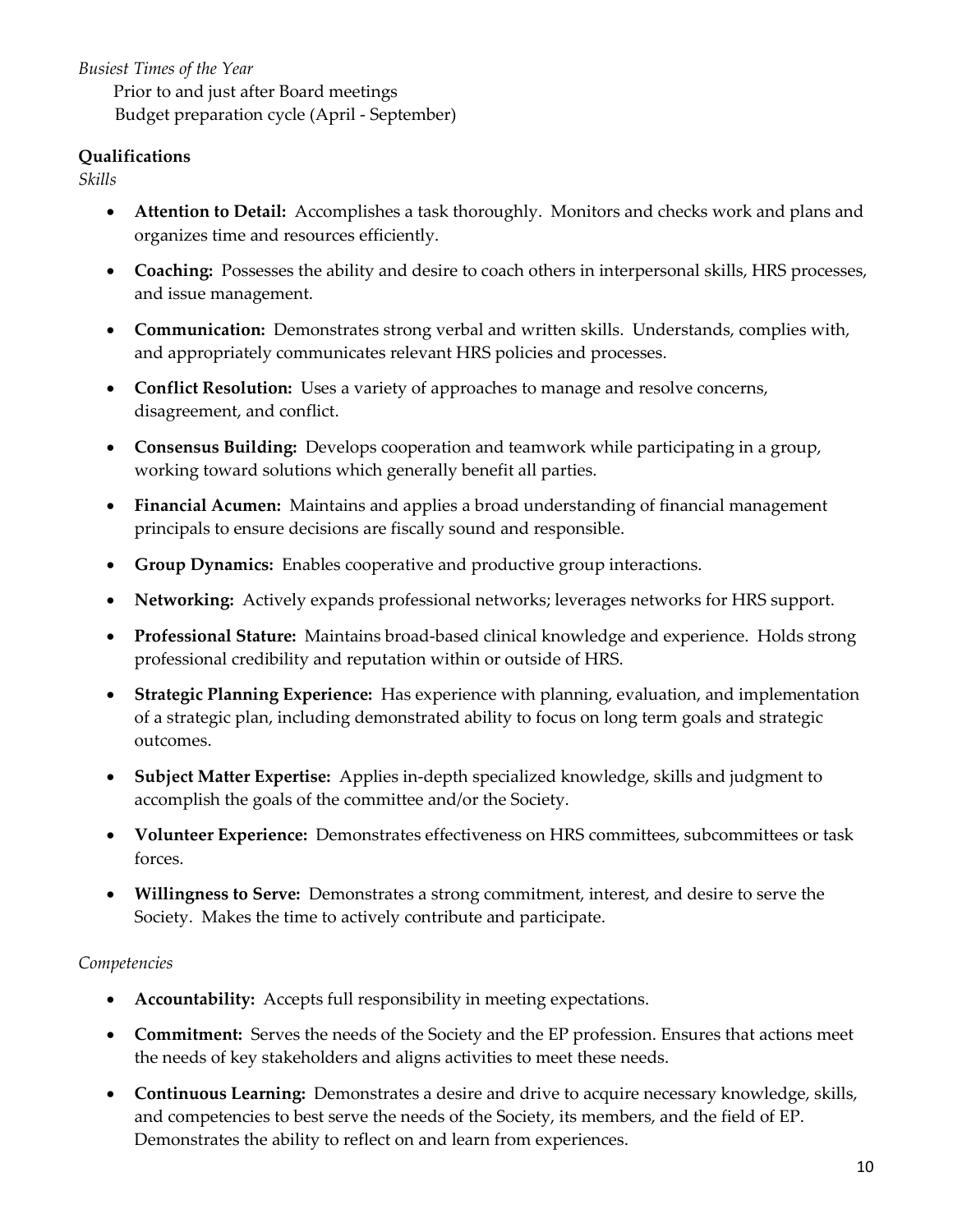- **Decision Making:** Evaluates available information and resources to develop effective and viable solutions that meet the goals of the committee and Society at large, often with limited information and under tight deadlines.
- **Developing Others:** Develops the ability of others to perform and contribute to the Society by providing ongoing feedback, coaching and opportunities to learn through formal and informal methods.
- **Impact and Influence:** Gains support and buy-in and motivates others to act in the best interest of the Society.
- **Innovation:** Addresses the future needs of the Society and stakeholders through creative problem solving, informed risk-taking, and fostering new ideas.
- **Integrity:** Earns others' trust by behaving in an honest, fair, and ethical manner. Shows consistency in words and actions. Models high standards of ethics.
- **Organizational Knowledge:** Understands the mission and strategic objectives of the Society, the structure, and culture as well as the regulatory, industry, and economic issues affecting the organization.
- **Problem Solving:** Identifies and analyzes problems and evaluates alternate solutions and makes recommendations in the best interest of the Society.
- **Relationship Building:** Works collaboratively with others to develop positive working relationships to achieve the shared goals of the Society.
- **Stewardship:** Efficiently utilizes the resources of the Society to make informed decisions. Communicates decisions in an effective manner to stakeholders.
- **Strategic Thinking:** Formulates objectives and priorities and implements plans that support the long-term interests of the Society. Takes advantage of opportunities and manages risks.
- **Team Leadership:** Effectively manages and guides group efforts, and provides an appropriate level of feedback concerning group progress.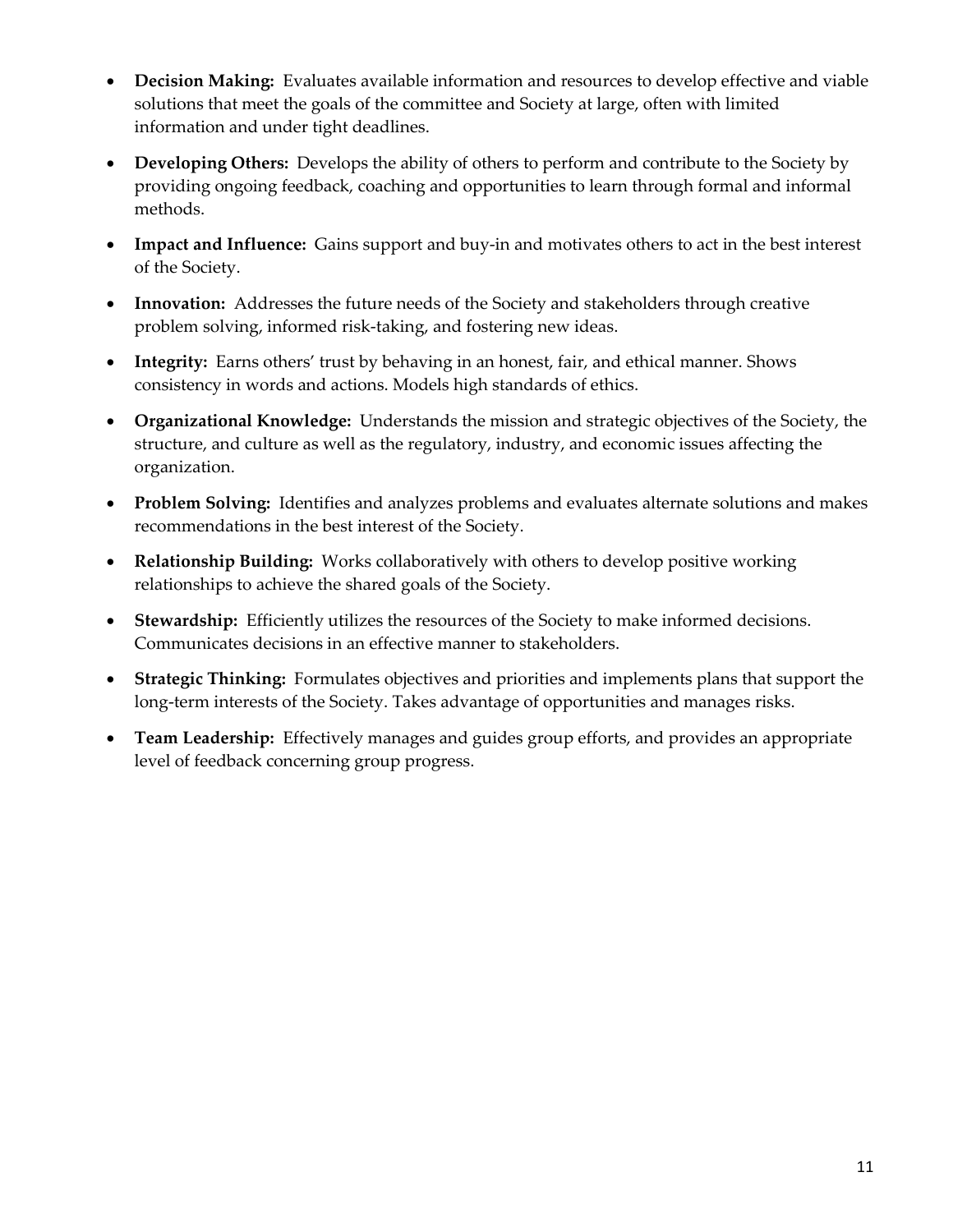# **CHAIR JOB DESCRIPTION**

#### **Term of Office**

One year. Reappointment for up to two additional, consecutive one-year terms is permissible.

#### **Method of Appointment**

The Chair shall be appointed by the President-Elect, who shall consult with the President and the Chief Executive Officer.

#### **Accountability**

Report to: Entity designated in committee, subcommittee, council, working group or task force charge

Key relationships: Vice chair, staff liaison(s), Board liaison, chairs of entities designated in the committee, subcommittee, council, working group or task force charge

#### **Purpose**

To partner with staff liaison(s) to ensure group effectiveness and volunteer engagement.

#### **Responsibilities**

Be informed about the Society's Strategic Plan, annual organizational priorities and the charge of the committee, subcommittee, council, working group or task force charge.

- Work collaboratively with staff liaison(s) in an iterative process to:
	- o Establish annual objectives, work plans, timelines and budgets, in alignment with the Strategic Plan, Board's priorities and the formal charge.
	- o Monitor activities, budget, and deadlines to ensure timely completion of high quality, cost effective work products.
	- o Ensure members' compliance with the Society's financial and conflict of interest policies, including regularly reviewing members' disclosures and planning appropriately.
	- o Schedule meetings.
	- o Develop meeting agendas.
	- o Prepare for meeting dynamics, especially complex or controversial issues.
	- o Report activities and recommendations to the appropriate entity or entities, as designated in the charge.
- Drive leadership development and succession planning
	- $\circ$  Collaborate with staff liaison(s) to orient new members to the role and responsibilities outlined in the charge.
	- o Set and communicate expectations about volunteer performance.
	- o Set challenges and delegate tasks to members and encourage quality participation.
	- o Monitor members' participation and work collaboratively with the staff liaison(s) and the Board liaison(s) to mentor volunteers.
	- o Coach underperforming members, and when necessary, recommend removal to the Executive Committee.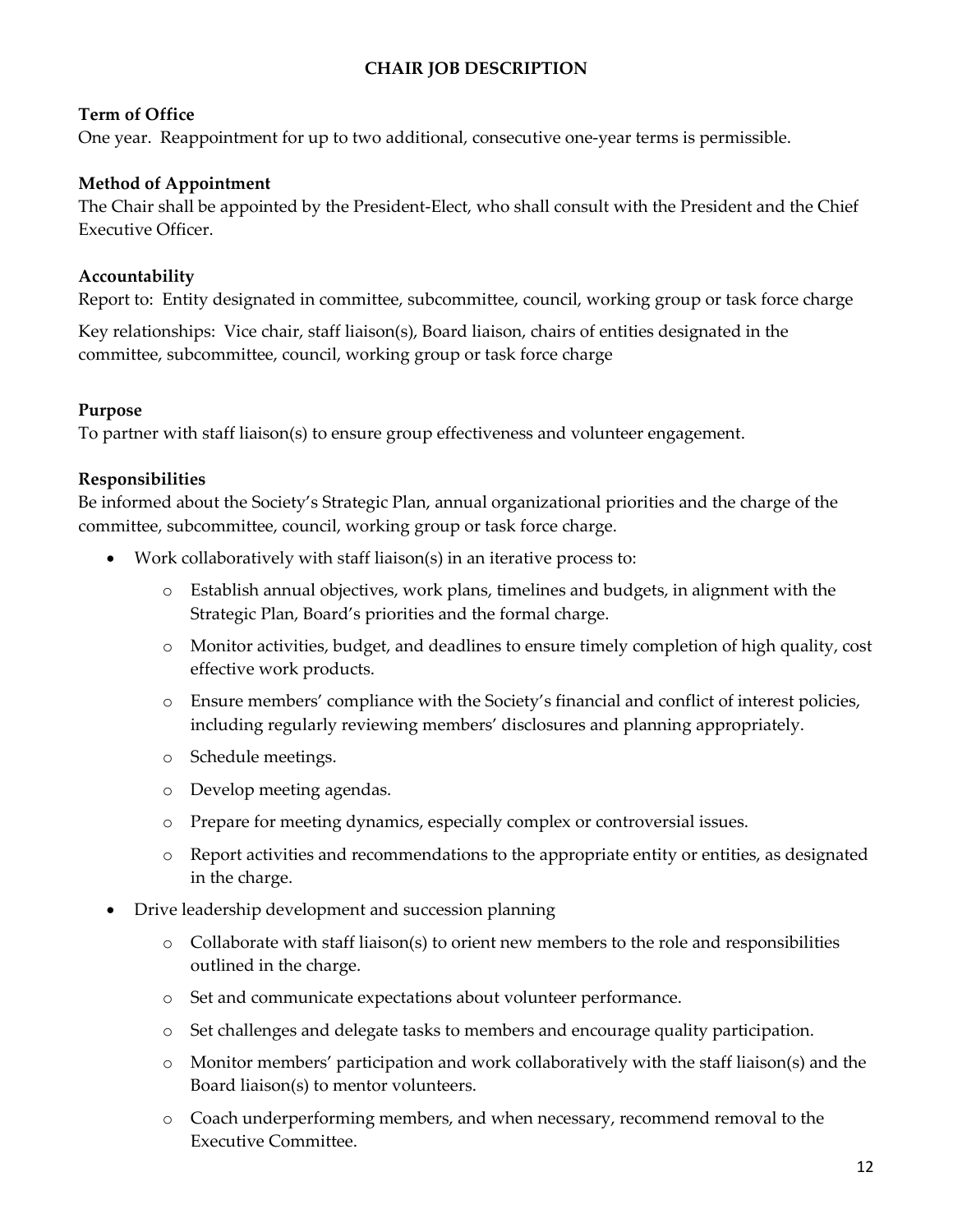- o Annually identify 1-2 early and 1-2 mid-career individuals as potential committee leaders or Board members.
- o Mentor individuals who have been identified as potential emerging committee leaders.
- o Consult on future assignments and volunteer succession planning at the request of the President, President-Elect or Governance Committee.
- o Consult with the President-Elect on the appointment of the Vice Chair.
- Preside over meetings and teleconferences.
- Foster an environment that encourages innovative thinking.
- Respond to email notifications and solicitations in a timely manner.
- Maintain the confidentiality of deliberations and materials.
- Approve final work products and formal communications.

# **Decision Making Authority**

- Convene meetings.
- Disclose actual or potential conflicts, and refrain from voting on issues related to the conflict, which may require leaving the meeting for the duration of that discussion.
- Enforce conflict of interest policies, including requiring members' recusal from participating in discussions, meetings/calls and/or voting as appropriate.
- Approve final work products and formal communications.
- Make recommendations on work processes and volunteer assignments.

# **Qualifications**

*Skills*

- **Attention to Detail:** Accomplishes a task thoroughly. Monitors and checks work and plans and organizes time and resources efficiently.
- **Coaching:** Possesses the ability and desire to coach others in interpersonal skills, HRS processes, and issue management.
- **Communication:** Demonstrates strong verbal and written skills. Understands, complies with, and appropriately communicates relevant HRS policies and processes.
- **Conflict Resolution:** Uses a variety of approaches to manage and resolve concerns, disagreement, and conflict.
- **Consensus Building:** Develops cooperation and teamwork while participating in a group, working toward solutions which generally benefit all parties.
- **Financial Acumen:** Maintains and applies a broad understanding of financial management principals to ensure decisions are fiscally sound and responsible.
- **Group Dynamics:** Enables cooperative and productive group interactions.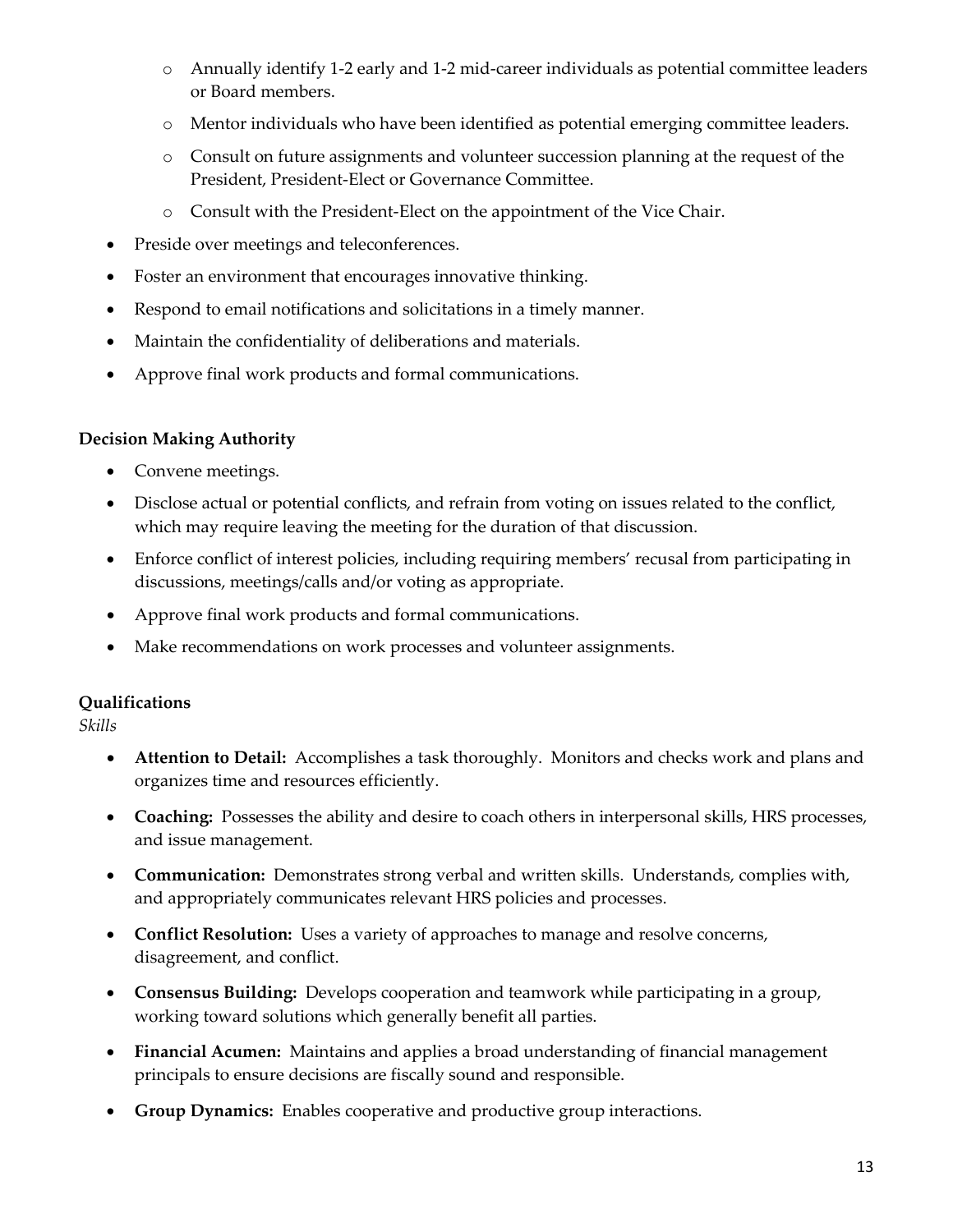- **Networking:** Actively expands professional networks; leverages networks for HRS support.
- **Professional Stature:** Maintains broad-based clinical knowledge and experience. Holds strong professional credibility and reputation within or outside of HRS.
- **Strategic Planning Experience:** Has experience with planning, evaluation, and implementation of a strategic plan, including demonstrated ability to focus on long term goals and strategic outcomes.
- **Subject Matter Expertise:** Applies in-depth specialized knowledge, skills and judgment to accomplish the goals of the committee and/or the Society.
- **Volunteer Experience:** Demonstrates effectiveness on HRS committees, subcommittees or task forces.
- **Willingness to Serve:** Demonstrates a strong commitment, interest, and desire to serve the Society. Makes the time to actively contribute and participate.

- **Accountability:** Accepts full responsibility in meeting expectations.
- **Commitment:** Serves the needs of the Society and the EP profession. Ensures that actions meet the needs of key stakeholders and aligns activities to meet these needs.
- **Continuous Learning:** Demonstrates a desire and drive to acquire necessary knowledge, skills, and competencies to best serve the needs of the Society, its members, and the field of EP. Demonstrates the ability to reflect on and learn from experiences.
- **Decision Making:** Evaluates available information and resources to develop effective and viable solutions that meet the goals of the committee and Society at large, often with limited information and under tight deadlines.
- **Developing Others:** Develops the ability of others to perform and contribute to the Society by providing ongoing feedback, coaching and opportunities to learn through formal and informal methods.
- **Impact and Influence:** Gains support and buy-in and motivates others to act in the best interest of the Society.
- **Innovation:** Addresses the future needs of the Society and stakeholders through creative problem solving, informed risk-taking, and fostering new ideas.
- **Integrity:** Earns others' trust by behaving in an honest, fair, and ethical manner. Shows consistency in words and actions. Models high standards of ethics.
- **Organizational Knowledge:** Understands the mission and strategic objectives of the Society, the structure, and culture as well as the regulatory, industry, and economic issues affecting the organization.
- **Problem Solving:** Identifies and analyzes problems and evaluates alternate solutions and makes recommendations in the best interest of the Society.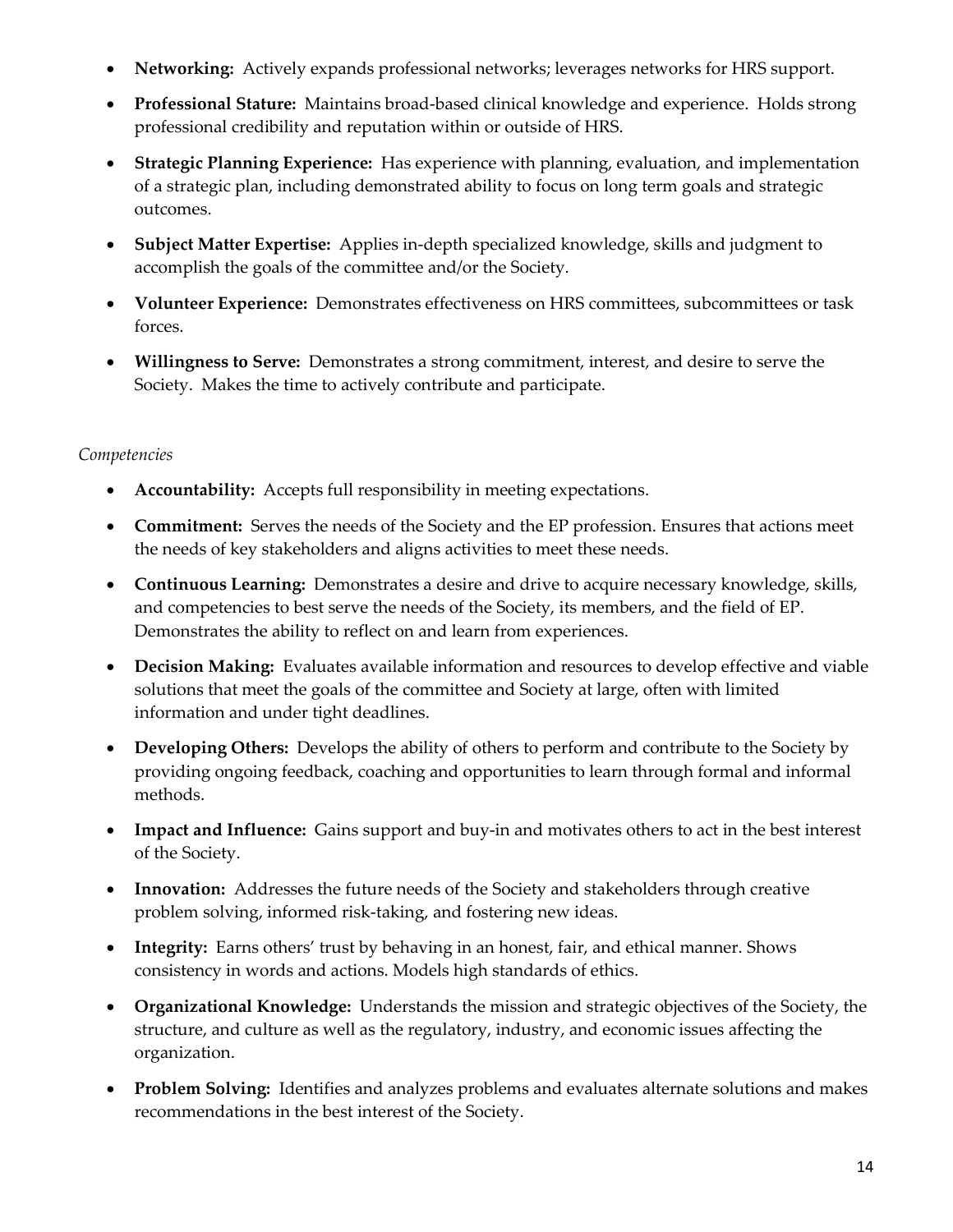- **Relationship Building:** Works collaboratively with others to develop positive working relationships to achieve the shared goals of the Society.
- **Stewardship:** Efficiently utilizes the resources of the Society to make informed decisions. Communicates decisions in an effective manner to stakeholders.
- **Strategic Thinking:** Formulates objectives and priorities and implements plans that support the long-term interests of the Society. Takes advantage of opportunities and manages risks.
- **Team Leadership:** Effectively manages and guides group efforts and provides an appropriate level of feedback concerning group progress.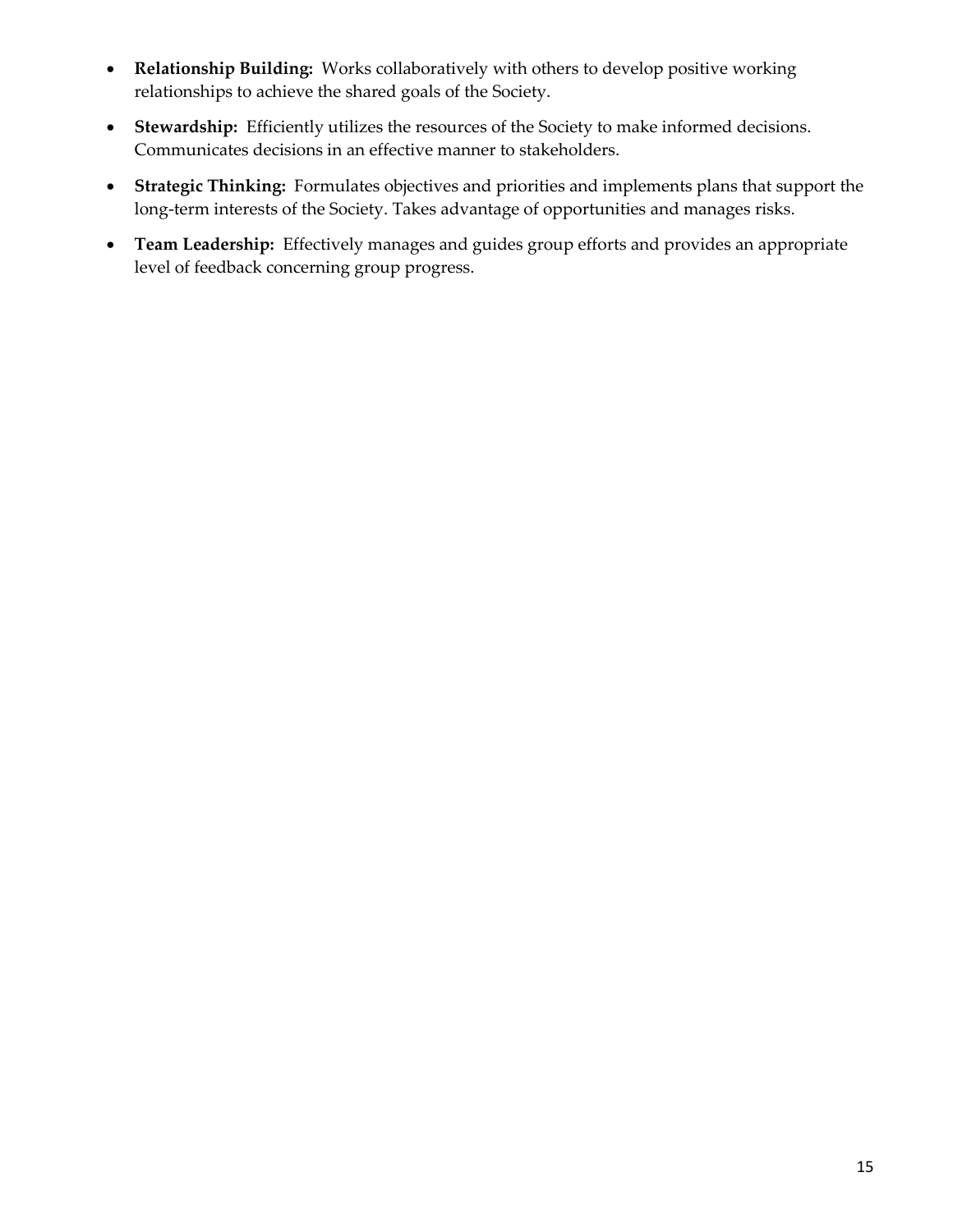# **VICE CHAIR JOB DESCRIPTION**

## **Term of Office**

One year. Reappointment for up to two additional, consecutive one-year terms is permissible.

# **Method of Appointment**

The Vice Chair shall be appointed by the President-Elect, who shall consult with the incoming or sitting Chair, the President and the Chief Executive Officer.

# **Accountability**

Report to: Chair

Key relationships: Staff liaison(s), Board liaison, chairs of entities designated in the committee, subcommittee or task force charge

## **Purpose**

To partner with the chair and staff liaison(s) to ensure group effectiveness and volunteer engagement.

## **Responsibilities**

- Be informed about the Society's Strategic Plan, annual organizational priorities and the charge of the committee, subcommittee or task force.
- At the discretion of the Chair, work collaboratively with the Chair and staff liaison(s) to:
	- o Establish annual objectives, work plans, timelines and budgets, in alignment with the Strategic Plan, Board's priorities and the formal charge.
	- o Monitor activities, budget, and deadlines to ensure timely completion of high quality, cost effective work products
	- o Develop meeting agendas.
	- o Prepare for meeting dynamics, especially complex or controversial issues.
- At the discretion of the Chair, work collaboratively with the Chair, staff liaison(s) and Board liaison to help develop volunteers, including:
	- o Orient new members to the role and responsibilities in the charge.
	- o Monitor members' participation and help mentor volunteers, including coaching underperforming members, and if necessary, recommending removal to the Chair.
	- o Identify and nurture high-potential members.
- Preside over meetings and teleconferences, in the absence of the chair.
- Respond to email notifications and solicitations in a timely manner.
- Maintain the confidentiality of committee materials and deliberations.
- Other duties as assigned by the Chair.

# **Decision Making Authority**

• Convene meetings at the direction of the Chair.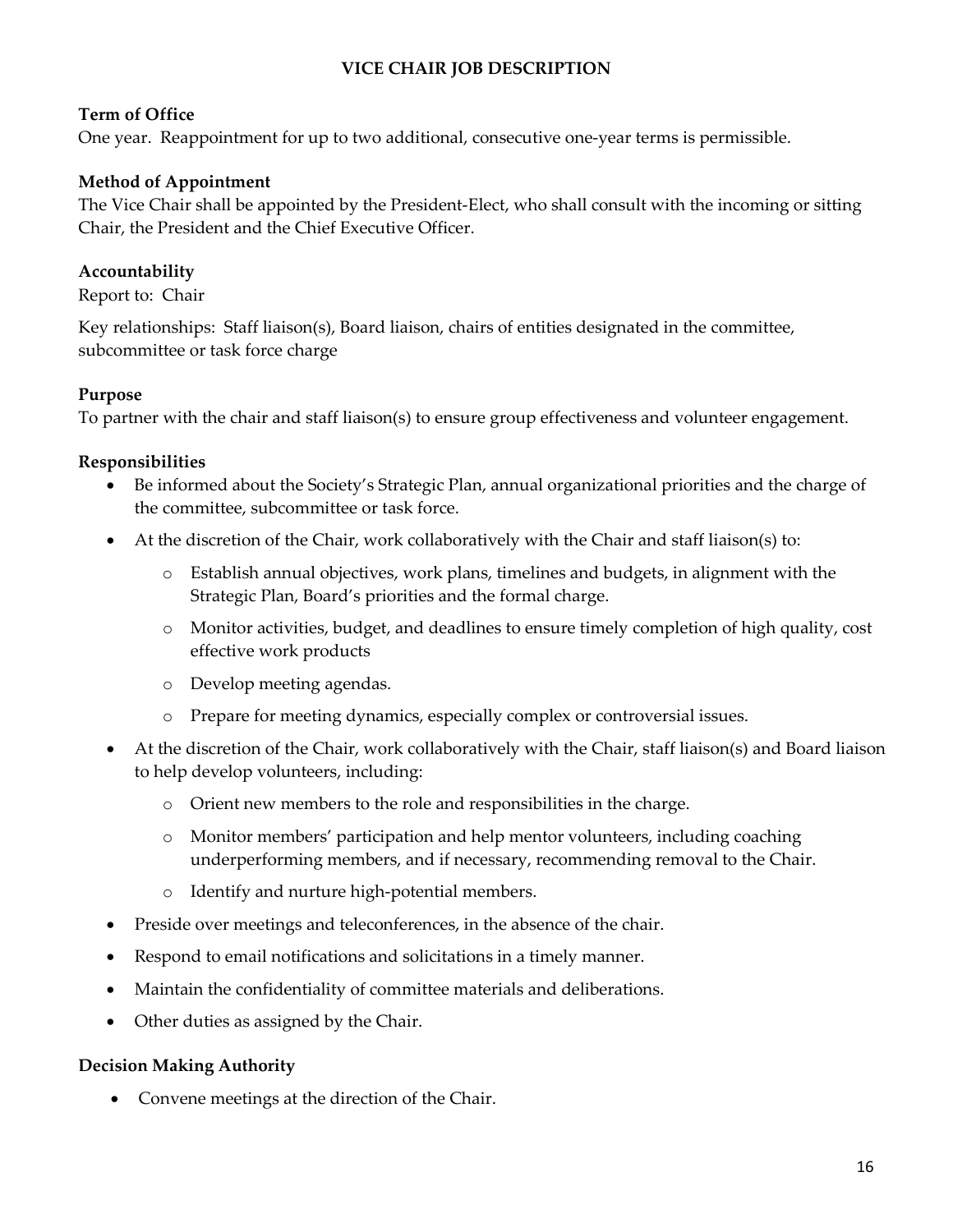- Disclose actual or potential conflicts, and refrain from voting on issues related to the conflict, which may require leaving the meeting for the duration of that discussion.
- In the absence of the Chair, enforce conflict of interest policies, including requiring recusal by committee members from participating in discussions, calls and/or voting as appropriate.

# **Qualifications**

*Skills*

- **Attention to Detail:** Accomplishes a task thoroughly. Monitors and checks work and plans and organizes time and resources efficiently.
- **Coaching:** Possesses the ability and desire to coach others in interpersonal skills, HRS processes, and issue management.
- **Communication:** Demonstrates strong verbal and written skills. Understands, complies with, and appropriately communicates relevant HRS policies and processes.
- **Conflict Resolution:** Uses a variety of approaches to manage and resolve concerns, disagreement, and conflict.
- **Consensus Building:** Develops cooperation and teamwork while participating in a group, working toward solutions which generally benefit all parties.
- **Financial Acumen:** Maintains and applies a broad understanding of financial management principals to ensure decisions are fiscally sound and responsible.
- **Group Dynamics:** Enables cooperative and productive group interactions.
- **Networking:** Actively expands professional networks; leverages networks for HRS support.
- **Professional Stature:** Maintains broad-based clinical knowledge and experience. Holds strong professional credibility and reputation within or outside of HRS.
- **Strategic Planning Experience:** Has experience with planning, evaluation, and implementation of a strategic plan, including demonstrated ability to focus on long term goals and strategic outcomes.
- **Subject Matter Expertise:** Applies in-depth specialized knowledge, skills and judgment to accomplish the goals of the committee and/or the Society.
- **Volunteer Experience:** Demonstrates effectiveness on HRS committees, subcommittees or task forces.
- **Willingness to Serve:** Demonstrates a strong commitment, interest, and desire to serve the Society. Makes the time to actively contribute and participate.

- **Accountability:** Accepts full responsibility in meeting expectations.
- **Commitment:** Serves the needs of the Society and the EP profession. Ensures that actions meet the needs of key stakeholders and aligns activities to meet these needs.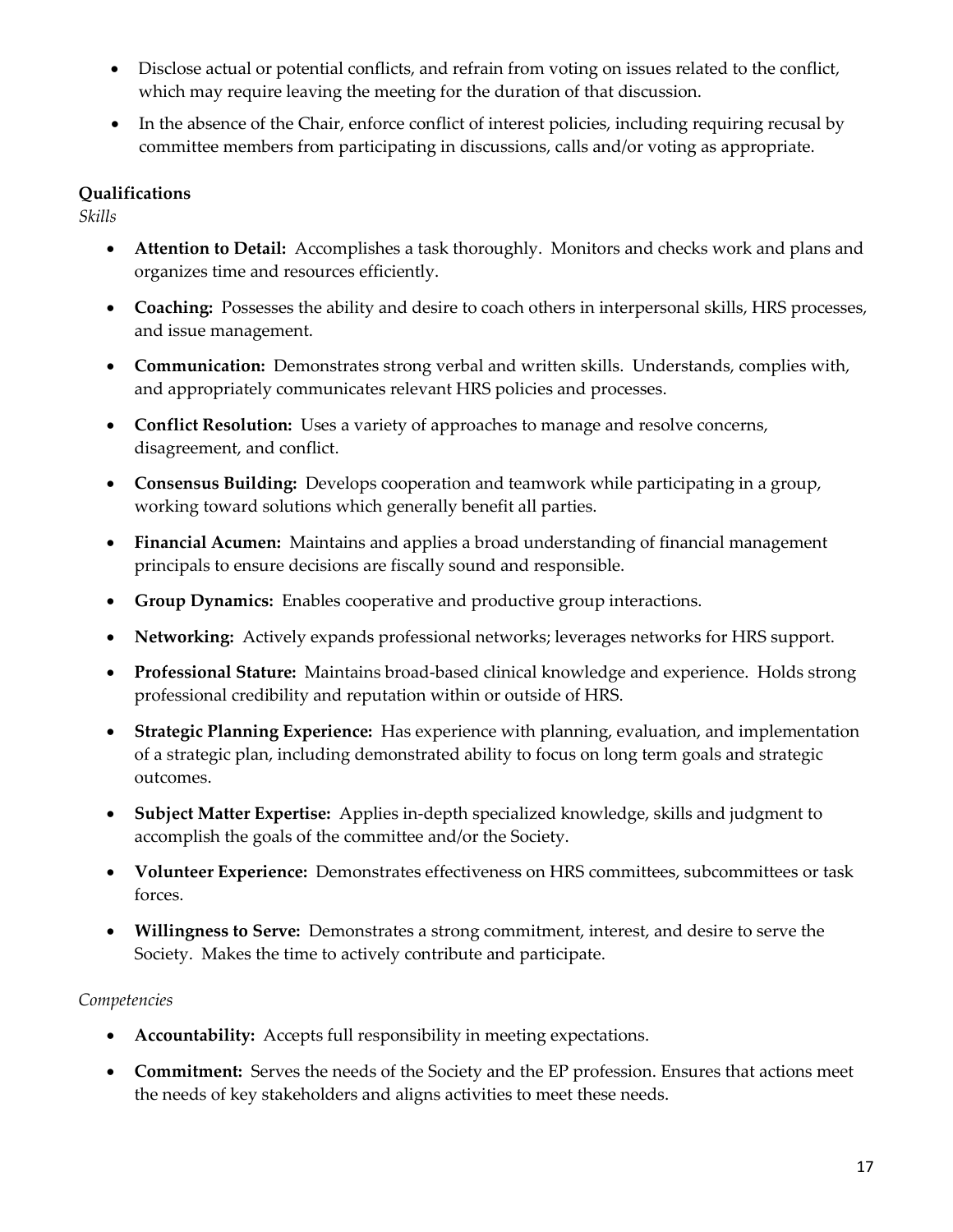- **Continuous Learning:** Demonstrates a desire and drive to acquire necessary knowledge, skills, and competencies to best serve the needs of the Society, its members, and the field of EP. Demonstrates the ability to reflect on and learn from experiences.
- **Decision Making:** Evaluates available information and resources to develop effective and viable solutions that meet the goals of the committee and Society at large, often with limited information and under tight deadlines.
- **Developing Others:** Develops the ability of others to perform and contribute to the Society by providing ongoing feedback, coaching and opportunities to learn through formal and informal methods.
- **Impact and Influence:** Gains support and buy-in and motivates others to act in the best interest of the Society.
- **Innovation:** Addresses the future needs of the Society and stakeholders through creative problem solving, informed risk-taking, and fostering new ideas.
- **Integrity:** Earns others' trust by behaving in an honest, fair, and ethical manner. Shows consistency in words and actions. Models high standards of ethics.
- **Organizational Knowledge:** Understands the mission and strategic objectives of the Society, the structure, and culture as well as the regulatory, industry, and economic issues affecting the organization.
- **Problem Solving:** Identifies and analyzes problems and evaluates alternate solutions and makes recommendations in the best interest of the Society.
- **Relationship Building:** Works collaboratively with others to develop positive working relationships to achieve the shared goals of the Society.
- **Stewardship:** Efficiently utilizes the resources of the Society to make informed decisions. Communicates decisions in an effective manner to stakeholders.
- **Strategic Thinking:** Formulates objectives and priorities and implements plans that support the long-term interests of the Society. Takes advantage of opportunities and manages risks.
- **Team Leadership:** Effectively manages and guides group efforts, and provides an appropriate level of feedback concerning group progress.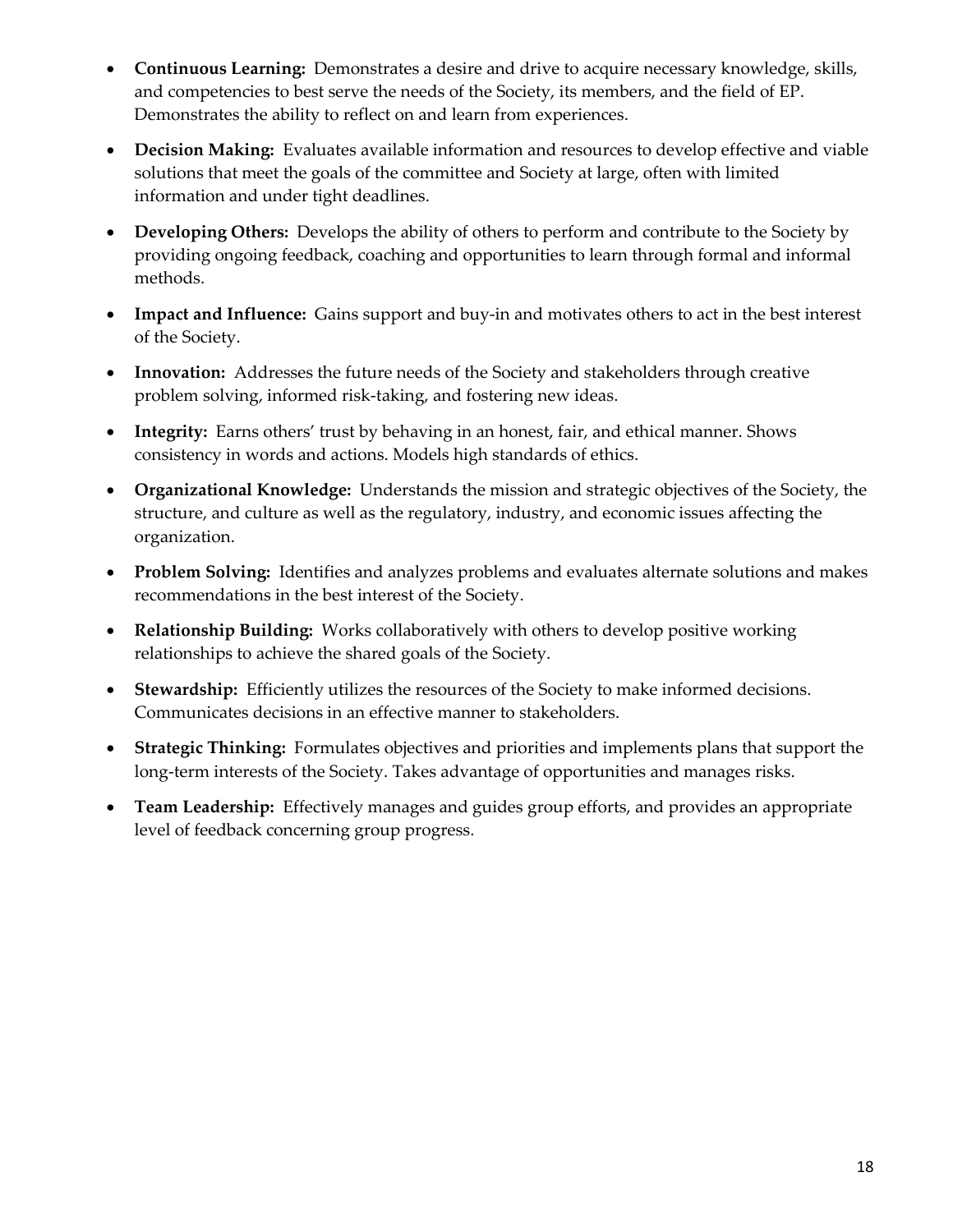## **PRESIDENT JOB DESCRIPTION**

### **Term of Office**

One year.

#### **Method of Appointment**

"The President shall not be elected, but rather the then serving President-Elect shall succeed to the office of President upon the election of a new President-Elect" by vote of the Membership, per the Bylaws.

#### **Accountability**

Report to: Board of Trustees

Staff Liaison: Chief Executive Officer

Key Relationships: Chief Executive Officer, President Elect, Immediate Past President, Secretary/Treasurer

#### **Purpose**

To enhance the organization's reputation and credibility, ensure progress in implementing the Strategic Plan and foster an environment that attracts and energizes outstanding volunteer leaders.

#### **Responsibilities**

#### *Ex Officio Assignments*

- Preside as Chair of the following entities:
	- o Board of Trustees
	- o Executive Committee
	- o Compensation Subcommittee
	- o Business meetings of the HRS Membership
- Serve as a member of the following entities:
	- o Finance Committee
	- o Governance Committee
	- o Health Policy Committee
	- o Heart Rhythm Foundation Board of Directors (when active)
	- o International Board of Heart Rhythm Examiners Board of Directors

#### *Other Duties*

*As President*

- Serve as the Society's official representative and spokesperson.
- Communicate regularly with the Board about Executive Committee activities and other important issues.
- Work in partnership with the Chief Executive Officer to oversee implementation of the Strategic Plan, ensure organizational effectiveness and plan for future development.
- Ensure compliance with Board policies and procedures and all relevant legal and ethical standards, including policies and standards governing corporate relationships.
- Act as a mentor and coach to senior volunteers and emerging leaders to help them strengthen their leadership skills and develop professional networks of value to the organization.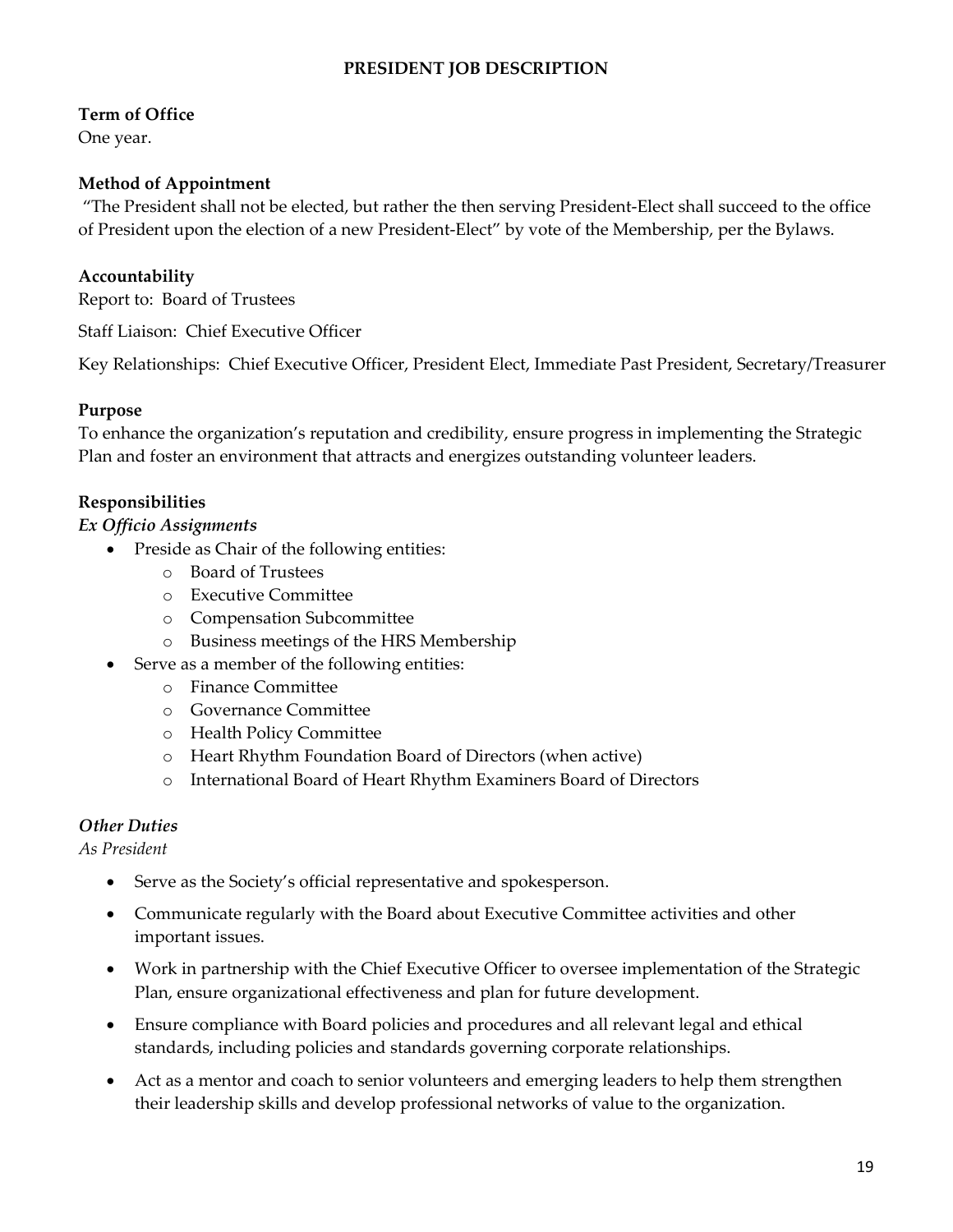- Appoint task forces as necessary and delegate activities to committees and subcommittees, with Board approval.
- Participate in fundraising activities at the request of the Chairman of the Foundation or the Chief Executive Officer.
- Consult with the President-Elect and Chief Executive Officer on the appointment of incoming committee chairs and members, consistent with *Guiding Principles Governing Volunteer Appointments*.
- Perform other duties as directed by the Board.

## *As Committee Chair*

• See Committee Chair job description.

# **Decision Making Authority**

- Convene meetings.
- Appoint task forces.
- Enforce conflict of interest policies, including requiring Trustees' or Officers' recusal from participating in discussions, meetings/calls and/or voting as appropriate.
- Disclose actual or potential conflicts, and refrain from voting on issues related to the conflict, which may require leaving the meeting for the duration of that discussion.
- Approve formal Society communications.
- Make recommendations on work processes and volunteer assignments.

# **Estimated Time Commitment** 10-15 days/month (3-4 hours/day)

*Scheduled*

Coordinating call with CEO (weekly) Executive Committee conference calls (3/year) In-Person Board Meetings (September, January, May) Board conference calls (3/year) Health Policy Committee calls (monthly)

# *Ad Hoc*

Executive Committee conference calls (as needed) Other committee and task force conference calls Calls and e-mails to volunteers and members Involvement with external organizations (e.g. NIH, ACC)

*Busiest Times of the Year*

In-Person Board meetings (September, January, May) Committee Appointment Process (January/February) Scientific Sessions (May)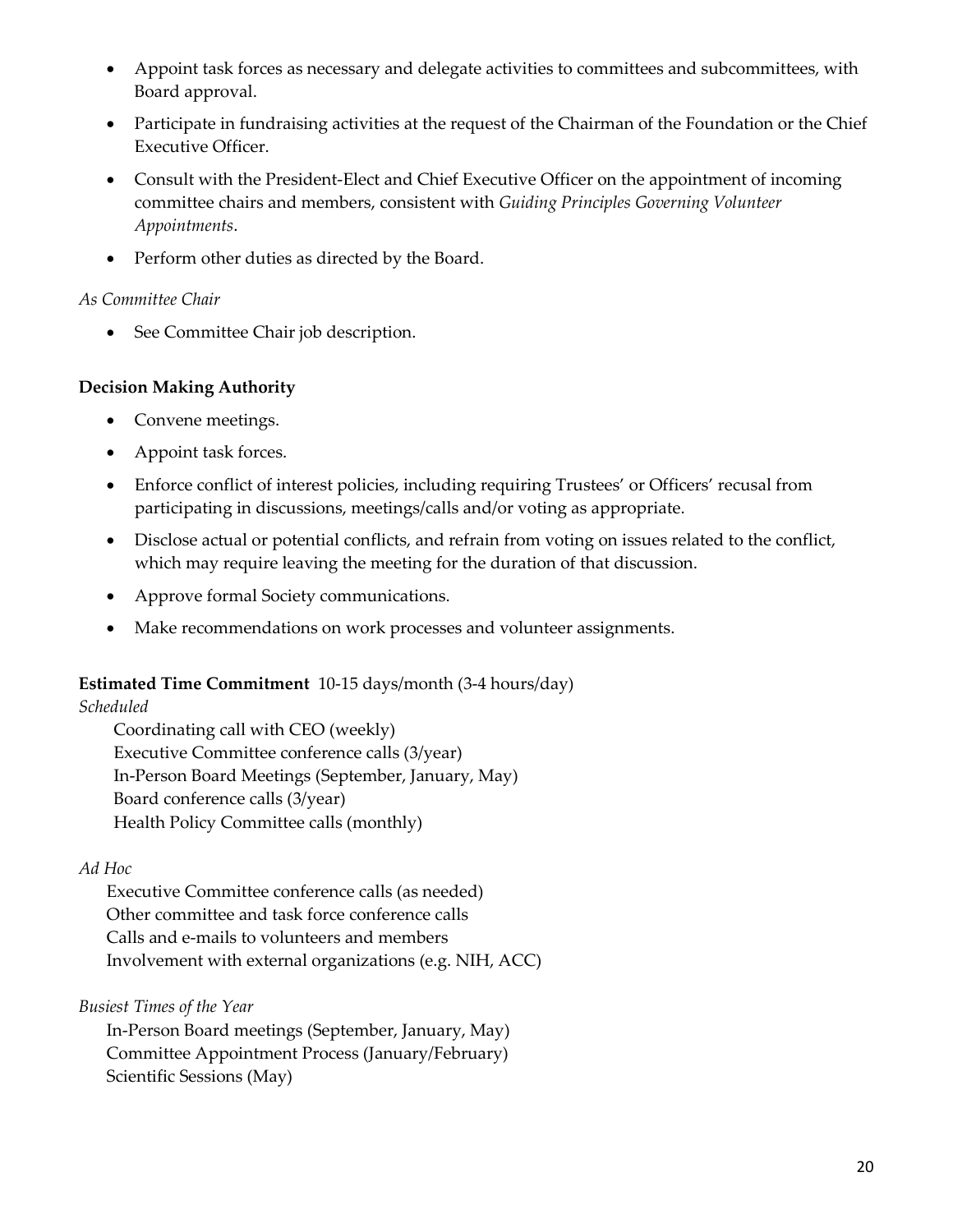### **Qualifications**

*Skills*

- **Attention to Detail:** Accomplishes a task thoroughly. Monitors and checks work and plans and organizes time and resources efficiently.
- **Coaching:** Possesses the ability and desire to coach others in interpersonal skills, HRS processes, and issue management.
- **Communication:** Demonstrates strong verbal and written skills. Understands, complies with, and appropriately communicates relevant HRS policies and processes.
- **Conflict Resolution:** Uses a variety of approaches to manage and resolve concerns, disagreement, and conflict.
- **Consensus Building:** Develops cooperation and teamwork while participating in a group, working toward solutions which generally benefit all parties.
- **Executive and Board Assessment Experience:** Develops and accesses performance of CEO and Board members. Partners with CEO on executive level succession planning needs.
- **Financial Acumen:** Maintains and applies a broad understanding of financial management principals to ensure decisions are fiscally sound and responsible.
- **Governance Experience:** Has served on a Board, committees and task forces.
- **Group Dynamics:** Enables cooperative and productive group interactions.
- **Institutional Knowledge:** Possesses in-depth understanding of HRS history, policies and processes.
- **International Positioning:** Actively expands international networks; leverages networks to support HRS financially, strategically and collaboratively.
- **Mentoring:** Actively engages in identifying emerging leaders and is personally involved in their development. Fosters a mentoring environment with senior leaders.
- **Networking:** Actively expands professional networks; leverages networks for HRS support.
- **Professional Stature:** Maintains broad-based clinical knowledge and experience. Holds strong professional credibility and reputation within or outside of HRS.
- **Strategic Planning Experience:** Has experience with planning, evaluation, and implementation of a strategic plan, including demonstrated ability to focus on long term goals and strategic outcomes.
- **Subject Matter Expertise:** Applies in-depth specialized knowledge, skills and judgment to accomplish the goals of the committee and/or the Society.
- **Visibility:** Is recognized as a leader in the U.S. and/or internationally. Articulates and champions the best interests of the Society.
- **Volunteer Experience:** Demonstrates effectiveness on HRS committees, subcommittees or task forces.
- **Willingness to Serve:** Demonstrates a strong commitment, interest, and desire to serve the Society. Makes the time to actively contribute and participate.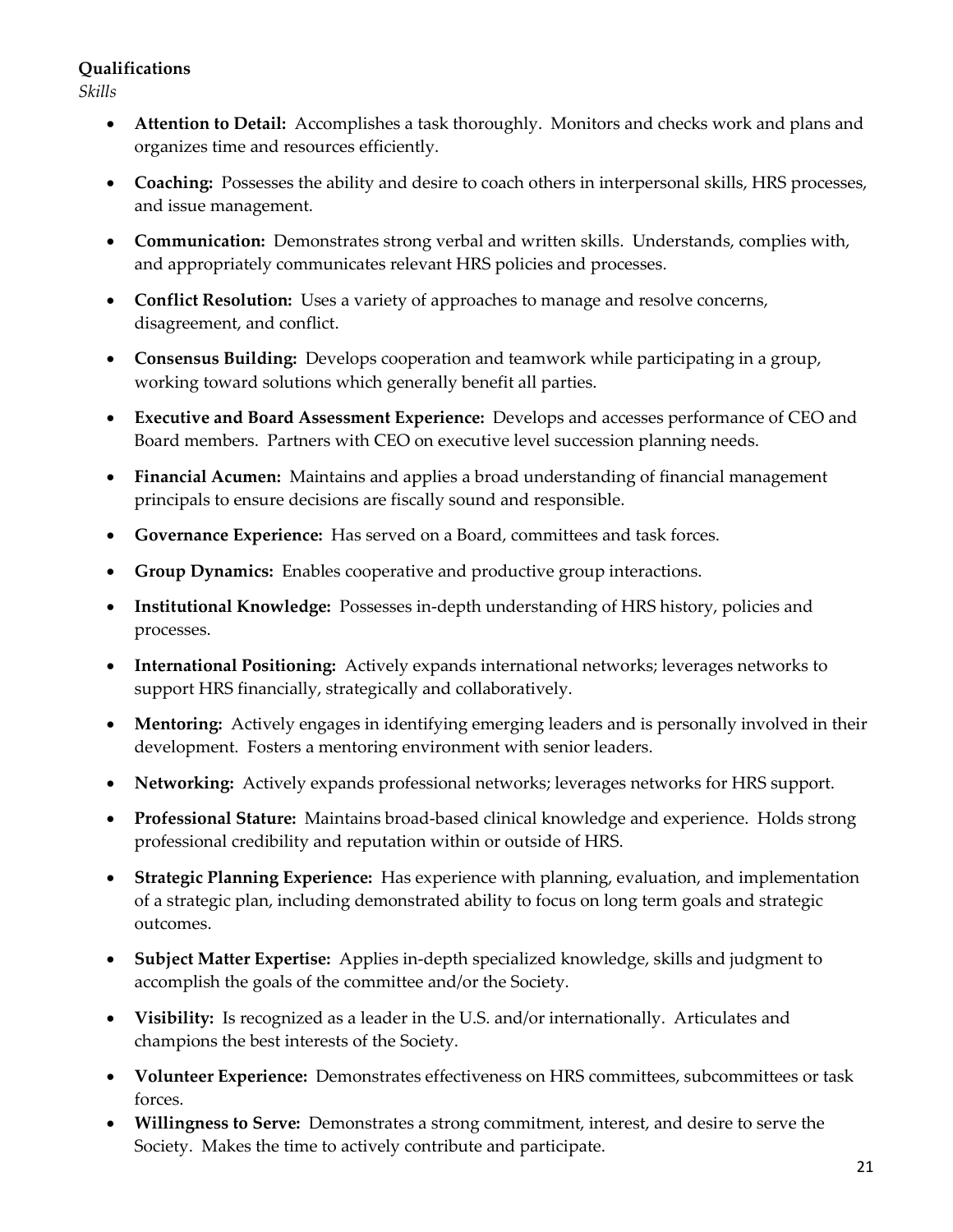- **Accountability:** Accepts full responsibility in meeting expectations.
- **Commitment:** Serves the needs of the Society and the EP profession. Ensures that actions meet the needs of key stakeholders and aligns activities to meet these needs.
- **Change Leadership:** Leads and manages change within the organization to meet the strategic goals of the Society. Establishes a vision for the organization in an ever-changing environment.
- **Coalition Building:** Builds strategic relationships internally and with key external stakeholders to achieve common goals.
- **Continuous Learning:** Demonstrates a desire and drive to acquire necessary knowledge, skills, and competencies to best serve the needs of the Society, its members, and the field of EP. Demonstrates the ability to reflect on and learn from experiences.
- **Decision Making:** Evaluates available information and resources to develop effective and viable solutions that meet the goals of the committee and Society at large, often with limited information and under tight deadlines.
- **Developing Others:** Develops the ability of others to perform and contribute to the Society by providing ongoing feedback, coaching and opportunities to learn through formal and informal methods.
- **Fostering Philanthropy:** Articulates and champions a culture of giving in support of the Society.
- **Impact and Influence:** Gains support and buy-in and motivates others to act in the best interest of the Society.
- **Innovation:** Addresses the future needs of the Society and stakeholders through creative problem solving, informed risk-taking, and fostering new ideas.
- **Integrity:** Earns others' trust by behaving in an honest, fair, and ethical manner. Shows consistency in words and actions. Models high standards of ethics.
- **Organizational Knowledge:** Understands the mission and strategic objectives of the Society, the structure, and culture as well as the regulatory, industry, and economic issues affecting the organization.
- **Problem Solving:** Identifies and analyzes problems and evaluates alternate solutions and makes recommendations in the best interest of the Society.
- **Relationship Building:** Works collaboratively with others to develop positive working relationships to achieve the shared goals of the Society.
- **Stewardship:** Efficiently utilizes the resources of the Society to make informed decisions. Communicates decisions in an effective manner to stakeholders.
- **Strategic Thinking:** Formulates objectives and priorities and implements plans that support the long-term interests of the Society. Takes advantage of opportunities and manages risks.
- **Team Leadership:** Effectively manages and guides group efforts, and provides an appropriate level of feedback concerning group progress.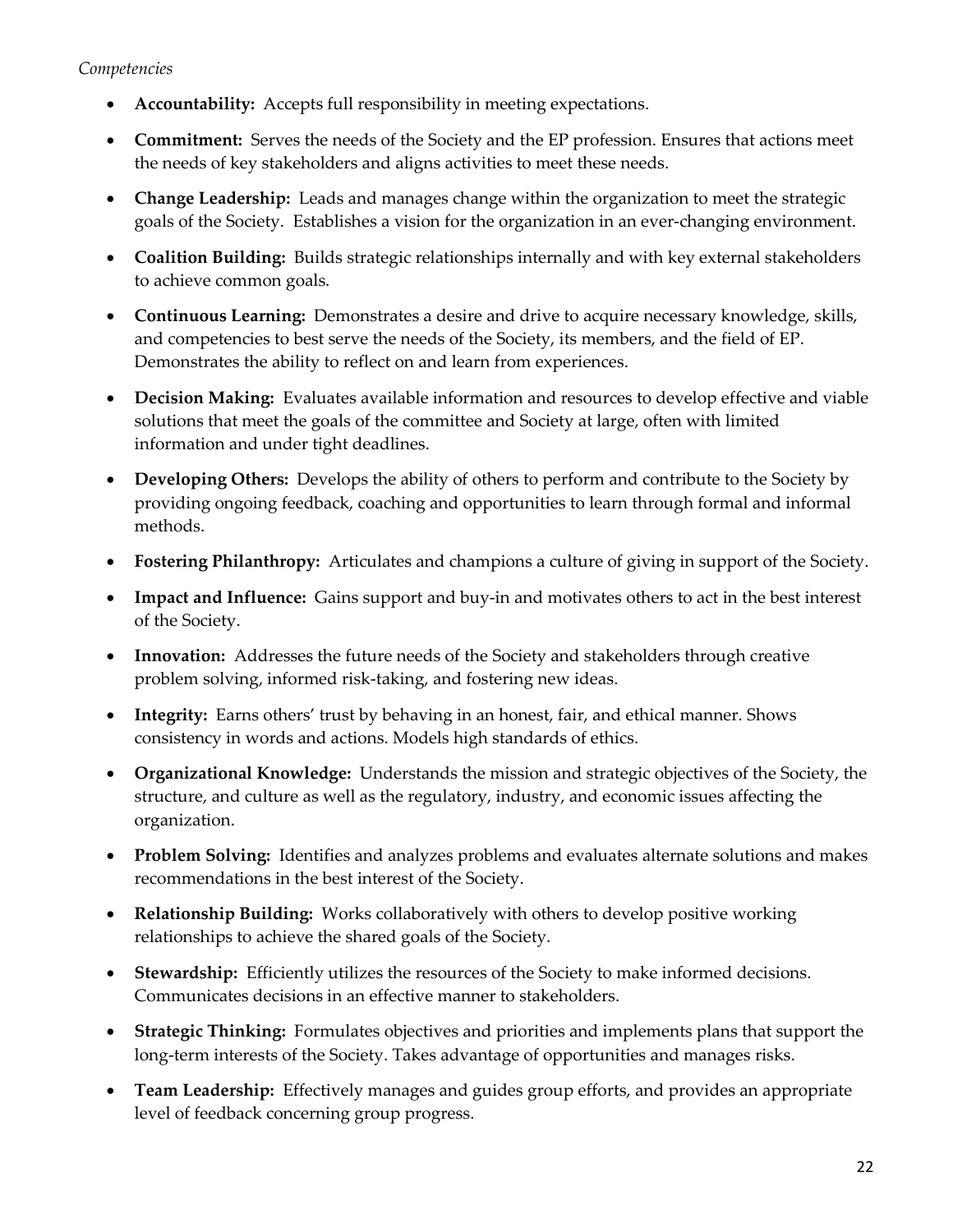# **PRESIDENT ELECT JOB DESCRIPTION**

#### **Term of Office**

One year.

#### **Method of Appointment**

Officers shall be elected by the Members and Fellows entitled to vote, according to the process stipulated in the HRS Bylaws.

#### **Accountability**

Report to: Board of Trustees

Staff Liaison: Chief Executive Officer

Key Relationships: Chief Executive Officer, President, Immediate Past President, First Vice President, Second Vice President

#### **Purpose**

To assist the President and strengthen leadership skills in preparation for becoming President.

#### **Responsibilities**

#### *Ex Officio Assignments*

- Serve as a member of the following entities:
	- o Board of Trustees
	- o Executive Committee
	- o Compensation Subcommittee
	- o Finance Committee
	- o Governance Committee
	- o Health Policy Committee
	- o Scientific Sessions Committee
	- o Heart Rhythm Foundation Board of Directors (when active)

#### *Other Duties*

*As President Elect*

- Assist the President in the execution of his or her duties.
- Act as a representative or spokesperson for the organization at the President's request.
- Perform the duties of the President in the President's absence or incapacity; including completing the Presidential term in the event of a vacancy.
- Act as a mentor and coach to senior volunteers and emerging leaders to help them strengthen their leadership skills and develop professional networks of value to the organization.
- Proactively strengthen professional networks and leadership skills in preparation for assuming the office of President.
- Appoint committee chairs and members, in consultation with the outgoing President, according to leadership development and succession planning procedures.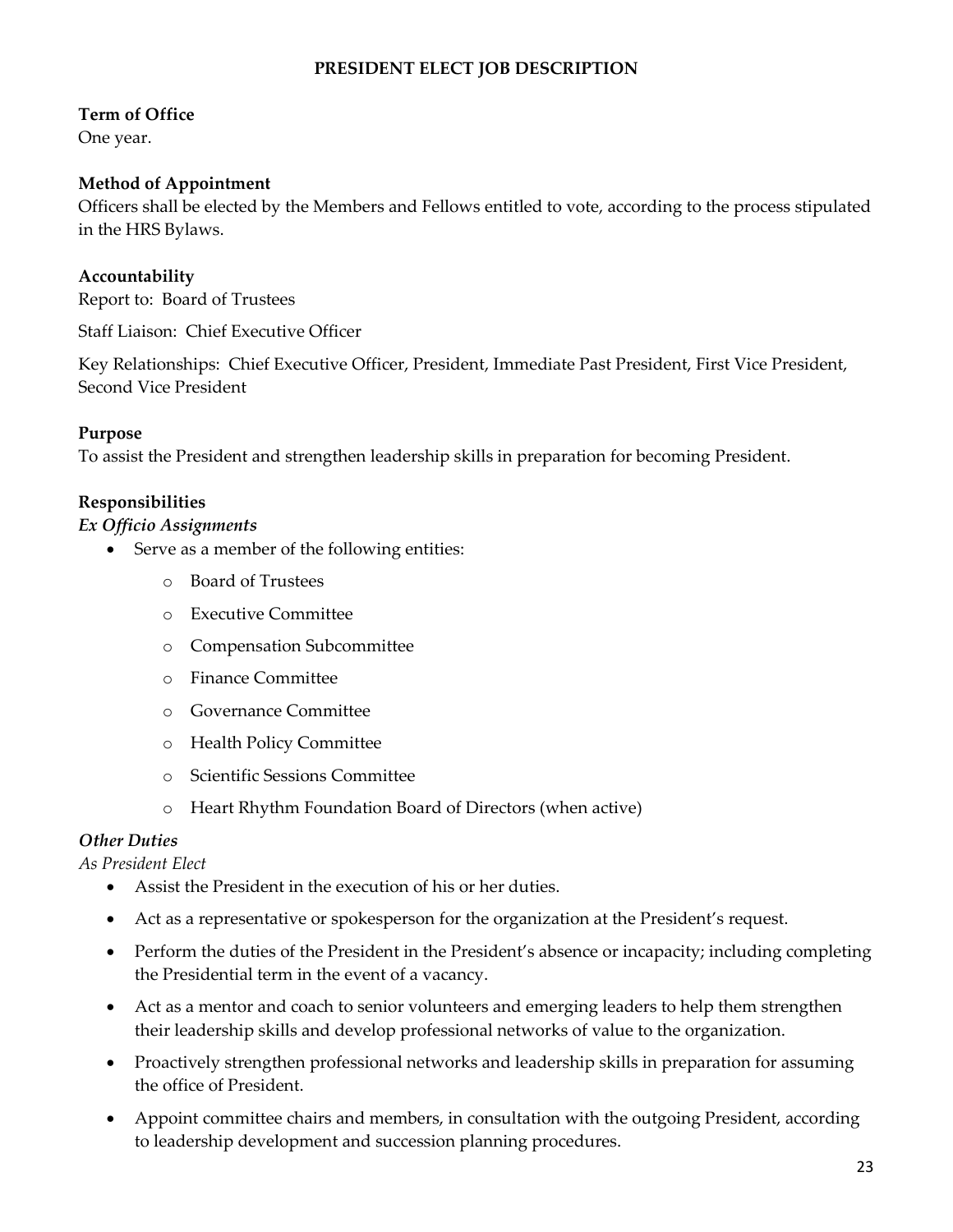• Perform other duties as directed by the Board or the President.

#### *As Committee Chair*

• See Committee Chair job description.

#### **Decision Making Authority**

- Convene meetings.
- Make appointments to committees, subcommittees and task forces, consistent with *Guiding Principles Governing Volunteer Appointments*.
- Disclose actual or potential conflicts, and refrain from voting on issues related to the conflict, which may require leaving the meeting for the duration of that discussion.
- Enforce conflict of interest policies, including requiring members' recusal from participating in discussions, meetings/calls and/or voting as appropriate.
- Approve final work products and formal communications.
- Make recommendations on work processes and volunteer assignments.

#### **Estimated Time Commitment** 4½ -5 days/month

*Scheduled*

Executive Committee conference calls (3/year) In-Person Board meetings (September, January, May) Board conference calls (3/year) Committee appointment process (January-February)

#### *Ad Hoc*

Executive Committee conference calls (as needed) Membership Committee meetings (as needed) Other committee and task force conference calls, including content development and participation in international meetings, strategic planning sessions, etc.

## *Busiest Times of the Year:*

Board meetings (September, January, May) Scientific Sessions (May)

## **Qualifications**

*Skills*

- **Attention to Detail:** Accomplishes a task thoroughly. Monitors and checks work and plans and organizes time and resources efficiently.
- **Coaching:** Possesses the ability and desire to coach others in interpersonal skills, HRS processes, and issue management.
- **Communication:** Demonstrates strong verbal and written skills. Understands, complies with, and appropriately communicates relevant HRS policies and processes.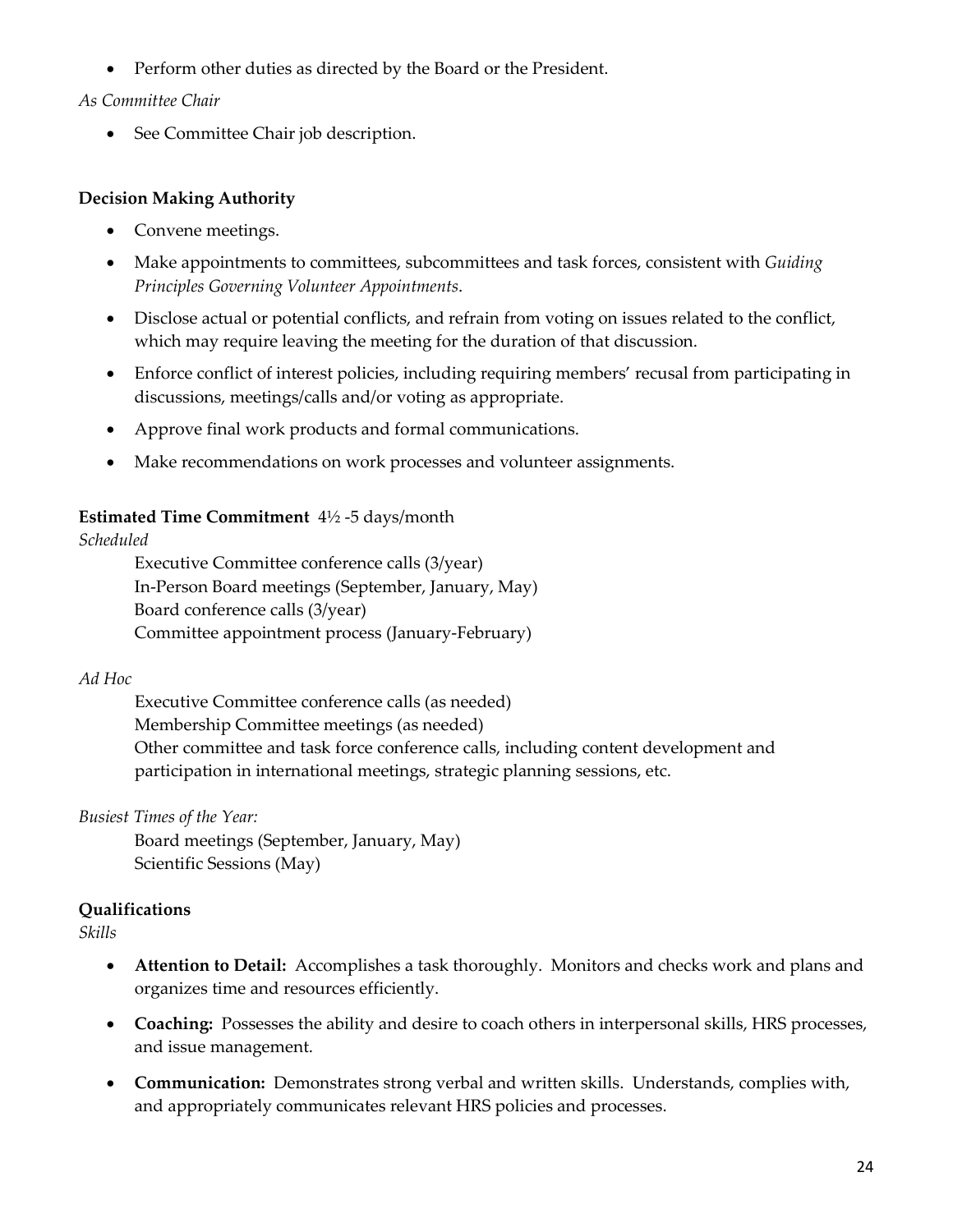- **Conflict Resolution:** Uses a variety of approaches to manage and resolve concerns, disagreement, and conflict.
- **Consensus Building:** Develops cooperation and teamwork while participating in a group, working toward solutions which generally benefit all parties.
- **Executive and Board Assessment Experience:** Develops and accesses performance of CEO and Board members. Partners with CEO on executive level succession planning needs.
- **Financial Acumen:** Maintains and applies a broad understanding of financial management principals to ensure decisions are fiscally sound and responsible.
- **Governance Experience:** Has served on a Board, committees and task forces.
- **Group Dynamics:** Enables cooperative and productive group interactions.
- **Institutional Knowledge:** Possesses in-depth understanding of HRS history, policies and processes.
- **International Positioning:** Actively expands international networks; leverages networks to support HRS financially, strategically and collaboratively.
- **Mentoring:** Actively engages in identifying emerging leaders and is personally involved in their development. Fosters a mentoring environment with senior leaders.
- **Networking:** Actively expands professional networks; leverages networks for HRS support.
- **Professional Stature:** Maintains broad-based clinical knowledge and experience. Holds strong professional credibility and reputation within or outside of HRS.
- **Strategic Planning Experience:** Has experience with planning, evaluation, and implementation of a strategic plan, including demonstrated ability to focus on long term goals and strategic outcomes.
- **Subject Matter Expertise:** Applies in-depth specialized knowledge, skills and judgment to accomplish the goals of the committee and/or the Society.
- **Visibility:** Is recognized as a leader in the U.S. and/or internationally. Articulates and champions the best interests of the Society.
- **Volunteer Experience:** Demonstrates effectiveness on HRS committees, subcommittees or task forces.
- **Willingness to Serve:** Demonstrates a strong commitment, interest, and desire to serve the Society. Makes the time to actively contribute and participate.

- **Accountability:** Accepts full responsibility in meeting expectations.
- **Commitment:** Serves the needs of the Society and the EP profession. Ensures that actions meet the needs of key stakeholders and aligns activities to meet these needs.
- **Change Leadership:** Leads and manages change within the organization to meet the strategic goals of the Society. Establishes a vision for the organization in an ever-changing environment.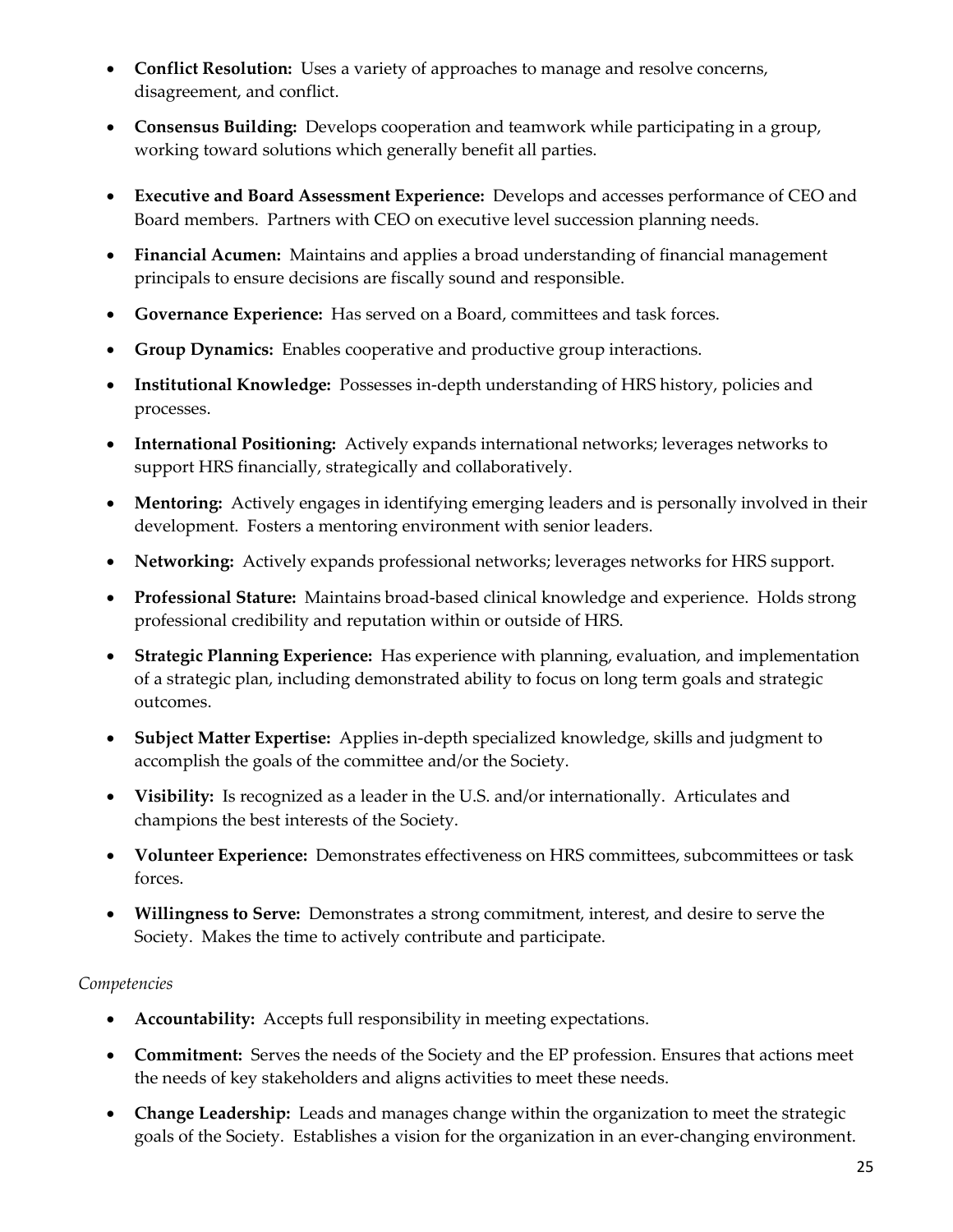- **Coalition Building:** Builds strategic relationships internally and with key external stakeholders to achieve common goals.
- **Continuous Learning:** Demonstrates a desire and drive to acquire necessary knowledge, skills, and competencies to best serve the needs of the Society, its members, and the field of EP. Demonstrates the ability to reflect on and learn from experiences.
- **Decision Making:** Evaluates available information and resources to develop effective and viable solutions that meet the goals of the committee and Society at large, often with limited information and under tight deadlines.
- **Developing Others:** Develops the ability of others to perform and contribute to the Society by providing ongoing feedback, coaching and opportunities to learn through formal and informal methods.
- **Fostering Philanthropy:** Articulates and champions a culture of giving in support of the Society.
- **Impact and Influence:** Gains support and buy-in and motivates others to act in the best interest of the Society.
- **Innovation:** Addresses the future needs of the Society and stakeholders through creative problem solving, informed risk-taking, and fostering new ideas.
- **Integrity:** Earns others' trust by behaving in an honest, fair, and ethical manner. Shows consistency in words and actions. Models high standards of ethics.
- **Organizational Knowledge:** Understands the mission and strategic objectives of the Society, the structure, and culture as well as the regulatory, industry, and economic issues affecting the organization.
- **Problem Solving:** Identifies and analyzes problems and evaluates alternate solutions and makes recommendations in the best interest of the Society.
- **Relationship Building:** Works collaboratively with others to develop positive working relationships to achieve the shared goals of the Society.
- **Stewardship:** Efficiently utilizes the resources of the Society to make informed decisions. Communicates decisions in an effective manner to stakeholders.
- **Strategic Thinking:** Formulates objectives and priorities and implements plans that support the long-term interests of the Society. Takes advantage of opportunities and manages risks.
- **Team Leadership:** Effectively manages and guides group efforts, and provides an appropriate level of feedback concerning group progress.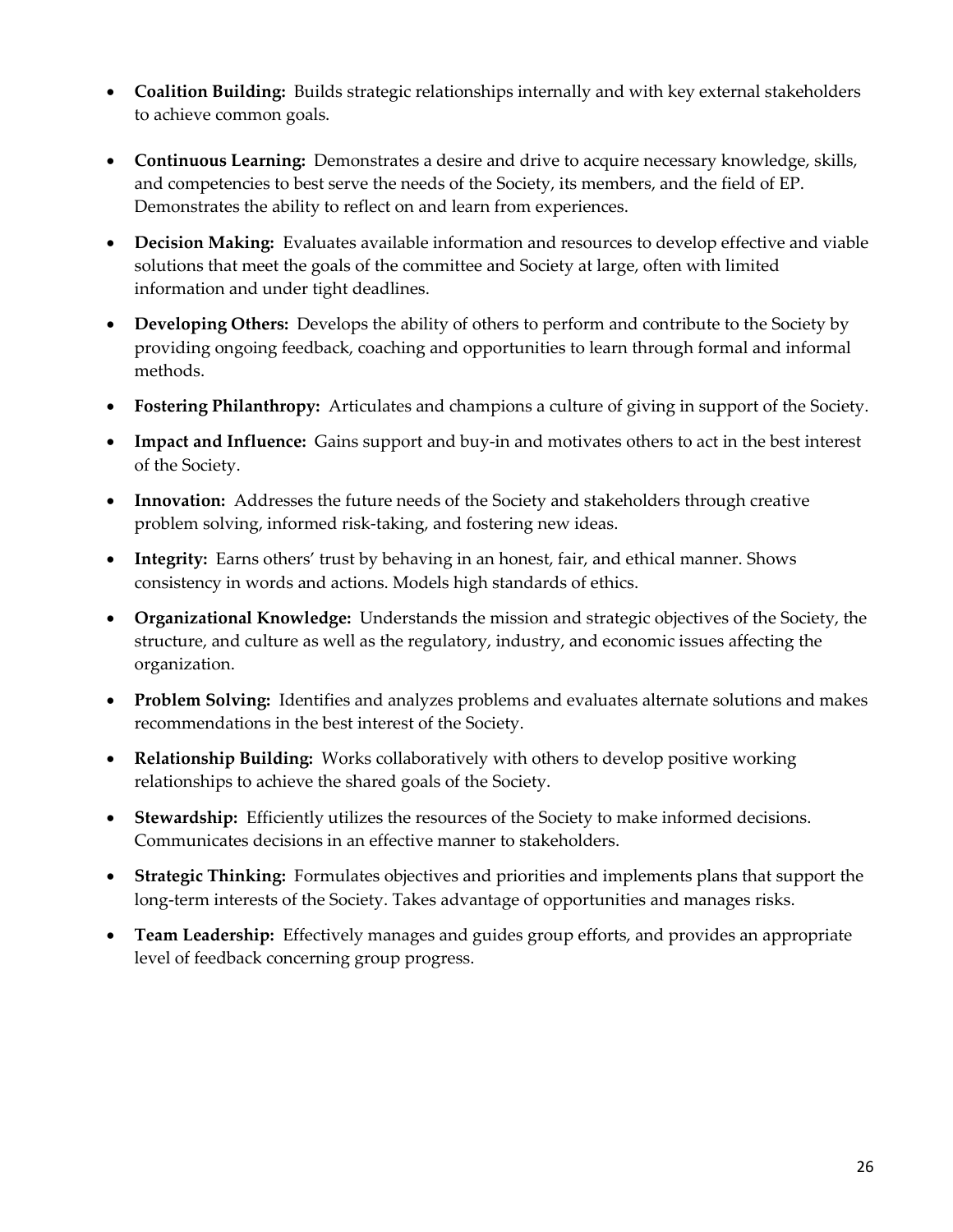## **FIRST VICE PRESIDENT JOB DESCRIPTION**

### **Term of Office**

One year.

#### **Method of Appointment**

Officers shall be elected by the Members and Fellows entitled to vote, according to the process stipulated in the HRS Bylaws.

## **Accountability**

Report to: Board of Trustees

Staff Liaison: Director, Governance and Board Relations

Key Relationships: Chief Executive Officer, President, President Elect, Second Vice President

#### **Purpose**

To ensure the success of the annual meeting.

#### **Responsibilities**

#### *Ex Officio Assignments*

- Preside as Chair of the following entities:
	- o Scientific Sessions Committee
- Serve as a member of the following entities:
	- o Board of Trustees
	- o Executive Committee
	- o Finance Committee

#### *Other Duties*

*As First Vice President*

- Ensure compliance with Board policies and procedures and all relevant legal and ethical standards, including policies and standards governing corporate relationships.
- Work with the meetings staff to oversee all preparations for the annual meeting, including program and logistics.
- Work with chair of the Education Committee and the Chief Executive Officer to ensure that the annual meeting is responsive to education goals in the strategic plan, evaluate meeting effectiveness and plan for future development.
- Participate in fundraising activities in coordination with the Chairs of the Development and Education Committees and the Chief Executive Officer.
- Act as a mentor and coach to senior volunteers and emerging leaders to help them strengthen their leadership skills and develop professional networks of value to the organization.
- Proactively strengthen professional networks and leadership skills in preparation for assuming the office of President-Elect.
- Consult with the President-Elect on the appointment of incoming Scientific Sessions Committee members, consistent with the *Guiding Principles Governing Volunteer Appointments*.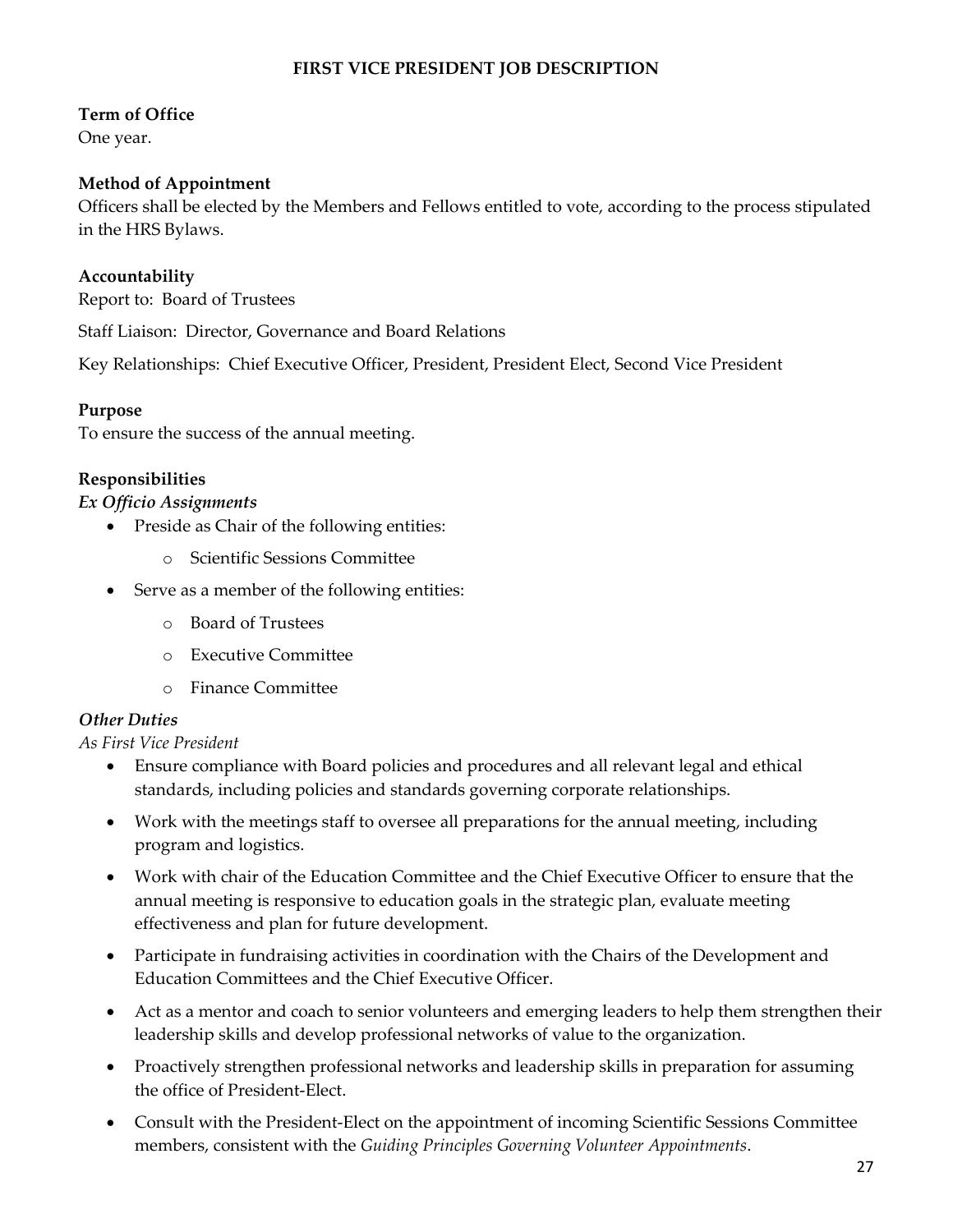• Perform other duties as directed by the Board or the Executive Committee.

# *As Chair*

• See Committee Chair job description.

# **Decision Making Authority**

- Convene meetings.
- Disclose actual or potential conflicts, and refrain from voting on issues related to the conflict, which may require leaving the meeting for the duration of that discussion.
- Enforce conflict of interest policies, including requiring members' recusal from participating in discussions, meetings/calls and/or voting as appropriate.
- Approve final work products and formal communications.
- Make recommendations on work processes and volunteer assignments.

# **Estimated Time Commitment** 4-5 days per month

*Scheduled*

Executive Committee conference calls (3/year) In-Person Board Meetings (September, January, May) Board conference calls (3/year) Scientific Sessions Committee Conference Calls (June 15 – 30 and as needed) In-Person Meetings (at ACC annual meeting and HRS Scientific Sessions) *Ad Hoc*

Chair & Co-Chair conference calls (weekly with staff liaisons) Executive Committee conference calls (as needed)

Other committee and task force calls (avg. 3/month)

# *Busiest Times of the Year*

- Prior to committee conference call meetings
- Program build (June 15 August 15)
- Abstract review and session build (December 15 February 1)
- Late-breaking clinical trial review and selection (March 15 April 1)
- Budget preparation cycle (June August)
- May (Scientific Sessions)

# **Qualifications**

*Skills*

- **Attention to Detail:** Accomplishes a task thoroughly. Monitors and checks work and plans and organizes time and resources efficiently.
- **Coaching:** Possesses the ability and desire to coach others in interpersonal skills, HRS processes, and issue management.
- **Communication:** Demonstrates strong verbal and written skills. Understands, complies with, and appropriately communicates relevant HRS policies and processes.
- **Conflict Resolution:** Uses a variety of approaches to manage and resolve concerns, disagreement, and conflict.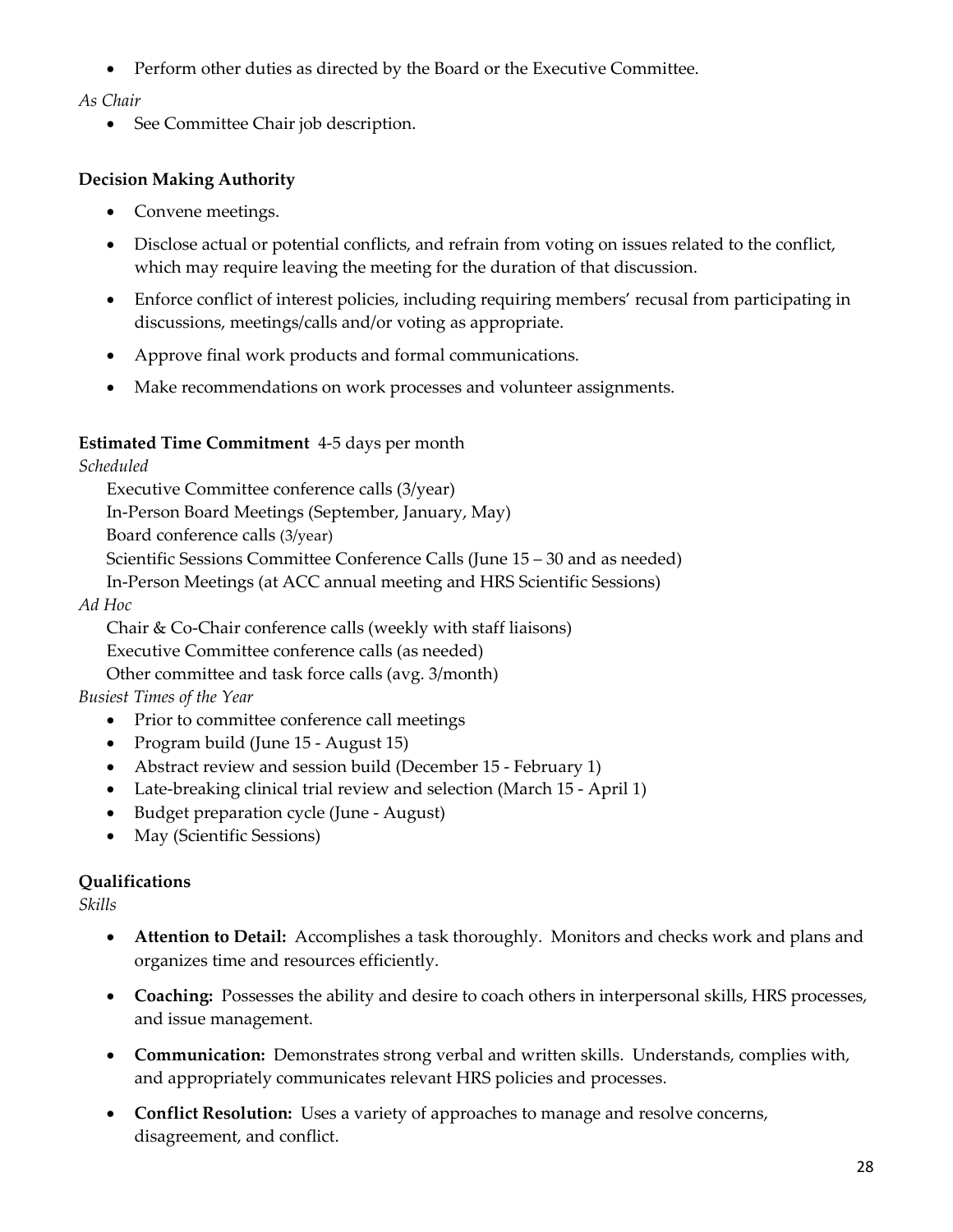- **Consensus Building:** Develops cooperation and teamwork while participating in a group, working toward solutions which generally benefit all parties.
- **Executive and Board Assessment Experience:** Develops and accesses performance of CEO and Board members. Partners with CEO on executive level succession planning needs.
- **Financial Acumen:** Maintains and applies a broad understanding of financial management principals to ensure decisions are fiscally sound and responsible.
- **Governance Experience:** Has served on a Board, committees and task forces.
- **Group Dynamics:** Enables cooperative and productive group interactions.
- **Institutional Knowledge:** Possesses in-depth understanding of HRS history, policies and processes.
- **International Positioning:** Actively expands international networks; leverages networks to support HRS financially, strategically and collaboratively.
- **Mentoring:** Actively engages in identifying emerging leaders and is personally involved in their development. Fosters a mentoring environment with senior leaders.
- **Networking:** Actively expands professional networks; leverages networks for HRS support.
- **Professional Stature:** Maintains broad-based clinical knowledge and experience. Holds strong professional credibility and reputation within or outside of HRS.
- **Strategic Planning Experience:** Has experience with planning, evaluation, and implementation of a strategic plan, including demonstrated ability to focus on long term goals and strategic outcomes.
- **Subject Matter Expertise:** Applies in-depth specialized knowledge, skills and judgment to accomplish the goals of the committee and/or the Society.
- **Visibility:** Is recognized as a leader in the U.S. and/or internationally. Articulates and champions the best interests of the Society.
- **Volunteer Experience:** Demonstrates effectiveness on HRS committees, subcommittees or task forces.
- **Willingness to Serve:** Demonstrates a strong commitment, interest, and desire to serve the Society. Makes the time to actively contribute and participate.

- **Accountability:** Accepts full responsibility in meeting expectations.
- **Commitment:** Serves the needs of the Society and the EP profession. Ensures that actions meet the needs of key stakeholders and aligns activities to meet these needs.
- **Change Leadership:** Leads and manages change within the organization to meet the strategic goals of the Society. Establishes a vision for the organization in an ever-changing environment.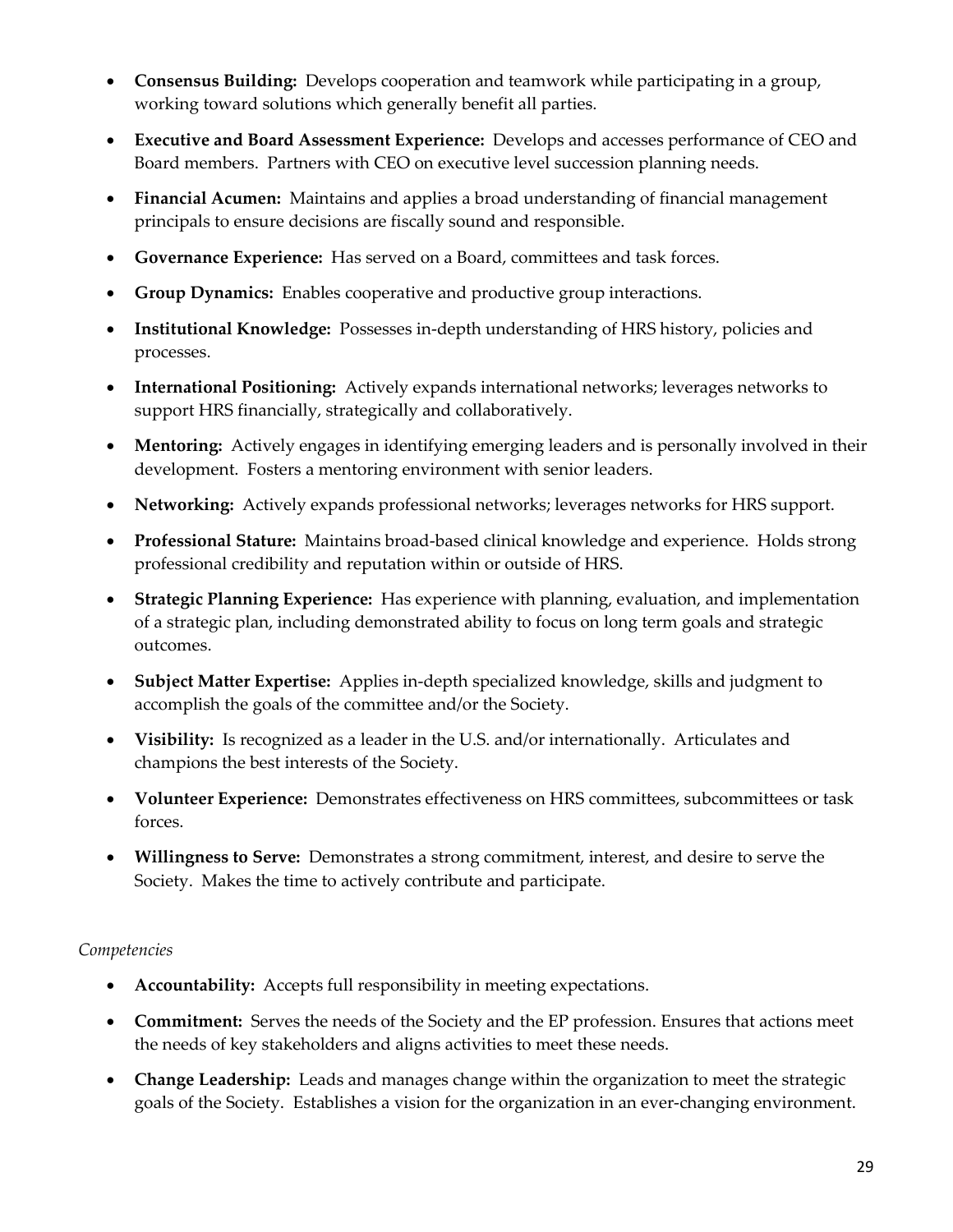- **Coalition Building:** Builds strategic relationships internally and with key external stakeholders to achieve common goals.
- **Continuous Learning:** Demonstrates a desire and drive to acquire necessary knowledge, skills, and competencies to best serve the needs of the Society, its members, and the field of EP. Demonstrates the ability to reflect on and learn from experiences.
- **Decision Making:** Evaluates available information and resources to develop effective and viable solutions that meet the goals of the committee and Society at large, often with limited information and under tight deadlines.
- **Developing Others:** Develops the ability of others to perform and contribute to the Society by providing ongoing feedback, coaching and opportunities to learn through formal and informal methods.
- **Fostering Philanthropy:** Articulates and champions a culture of giving in support of the Society.
- **Impact and Influence:** Gains support and buy-in and motivates others to act in the best interest of the Society.
- **Innovation:** Addresses the future needs of the Society and stakeholders through creative problem solving, informed risk-taking, and fostering new ideas.
- **Integrity:** Earns others' trust by behaving in an honest, fair, and ethical manner. Shows consistency in words and actions. Models high standards of ethics.
- **Organizational Knowledge:** Understands the mission and strategic objectives of the Society, the structure, and culture as well as the regulatory, industry, and economic issues affecting the organization.
- **Problem Solving:** Identifies and analyzes problems and evaluates alternate solutions and makes recommendations in the best interest of the Society.
- **Relationship Building:** Works collaboratively with others to develop positive working relationships to achieve the shared goals of the Society.
- **Stewardship:** Efficiently utilizes the resources of the Society to make informed decisions. Communicates decisions in an effective manner to stakeholders.
- **Strategic Thinking:** Formulates objectives and priorities and implements plans that support the long-term interests of the Society. Takes advantage of opportunities and manages risks.
- **Team Leadership:** Effectively manages and guides group efforts, and provides an appropriate level of feedback concerning group progress.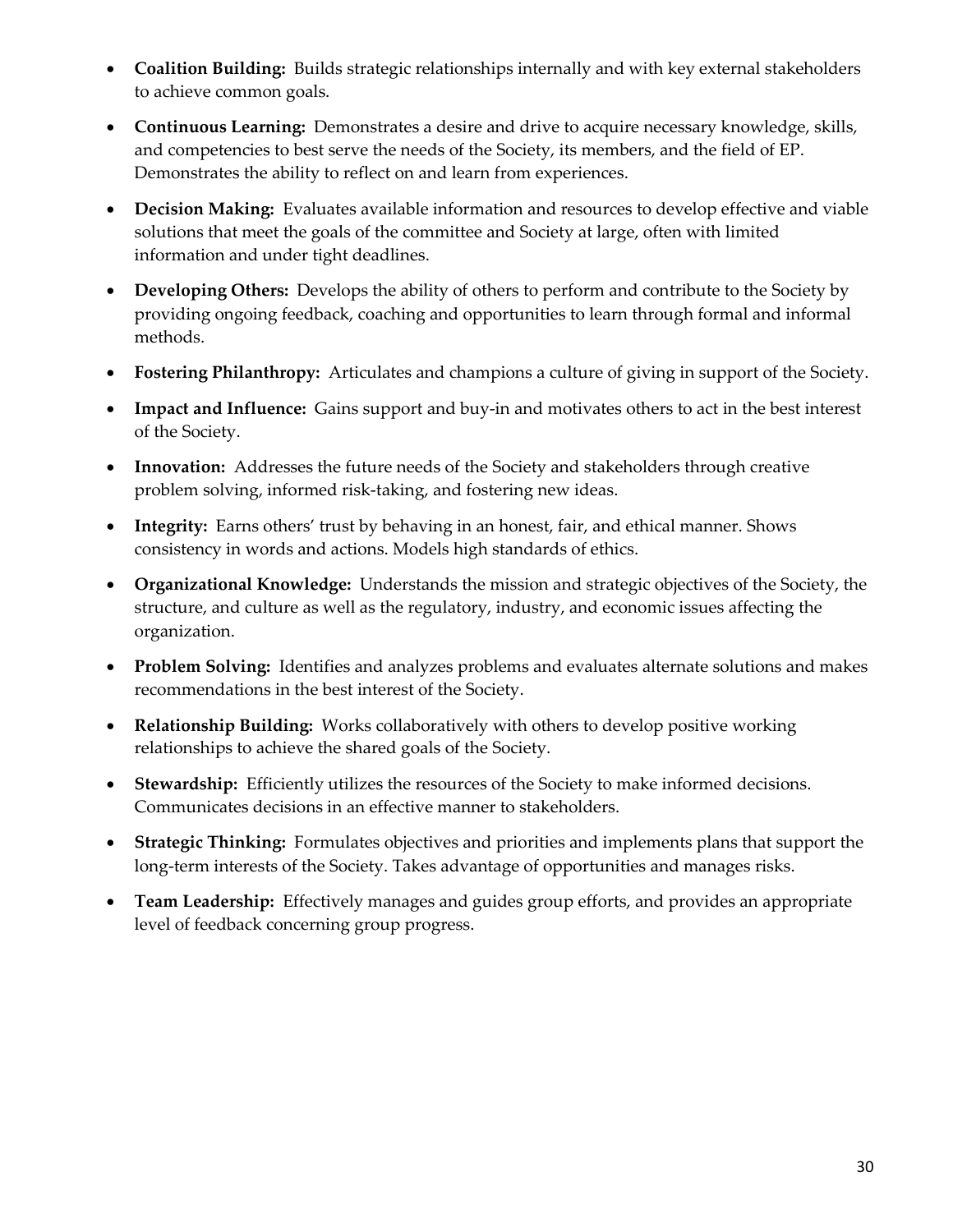## **SECOND VICE PRESIDENT JOB DESCRIPTION**

## **Term of Office**

One year.

# **Method of Appointment**

Officers shall be elected by the Members and Fellows entitled to vote, according to the process stipulated in the HRS Bylaws.

# **Accountability**

Report to: Board of Trustees

Staff Liaison: Director, Governance and Board Relations

Key Relationships: Chief Executive Officer, First Vice President, President Elect

## **Purpose**

To ensure the effectiveness and integrity of the abstract selection process and support the First Vice President in overseeing the success of the Scientific Sessions.

## **Responsibilities**

#### *Ex Officio Assignments*

- Serve as Vice Chair of the following entities:
	- **Scientific Sessions Committee**
- Serve as a voting member of the following entities:
	- o Board of Trustees
	- o Executive Committee

## *Other Duties*

#### *As Second Vice President*

- Act as a mentor and coach to senior volunteers and emerging leaders to help them strengthen their leadership skills and develop professional networks of value to the organization.
- Proactively strengthen professional networks and leadership skills to prepare for higher office.
- Perform other duties as directed by the First Vice President.

#### *As Vice Chair*

- o Serve as Abstract Chair.
- o See Committee Vice Chair job description

#### **Decision Making Authority**

- Convene meetings.
- Disclose actual or potential conflicts, and refrain from voting on issues related to the conflict, which may require leaving the meeting for the duration of that discussion.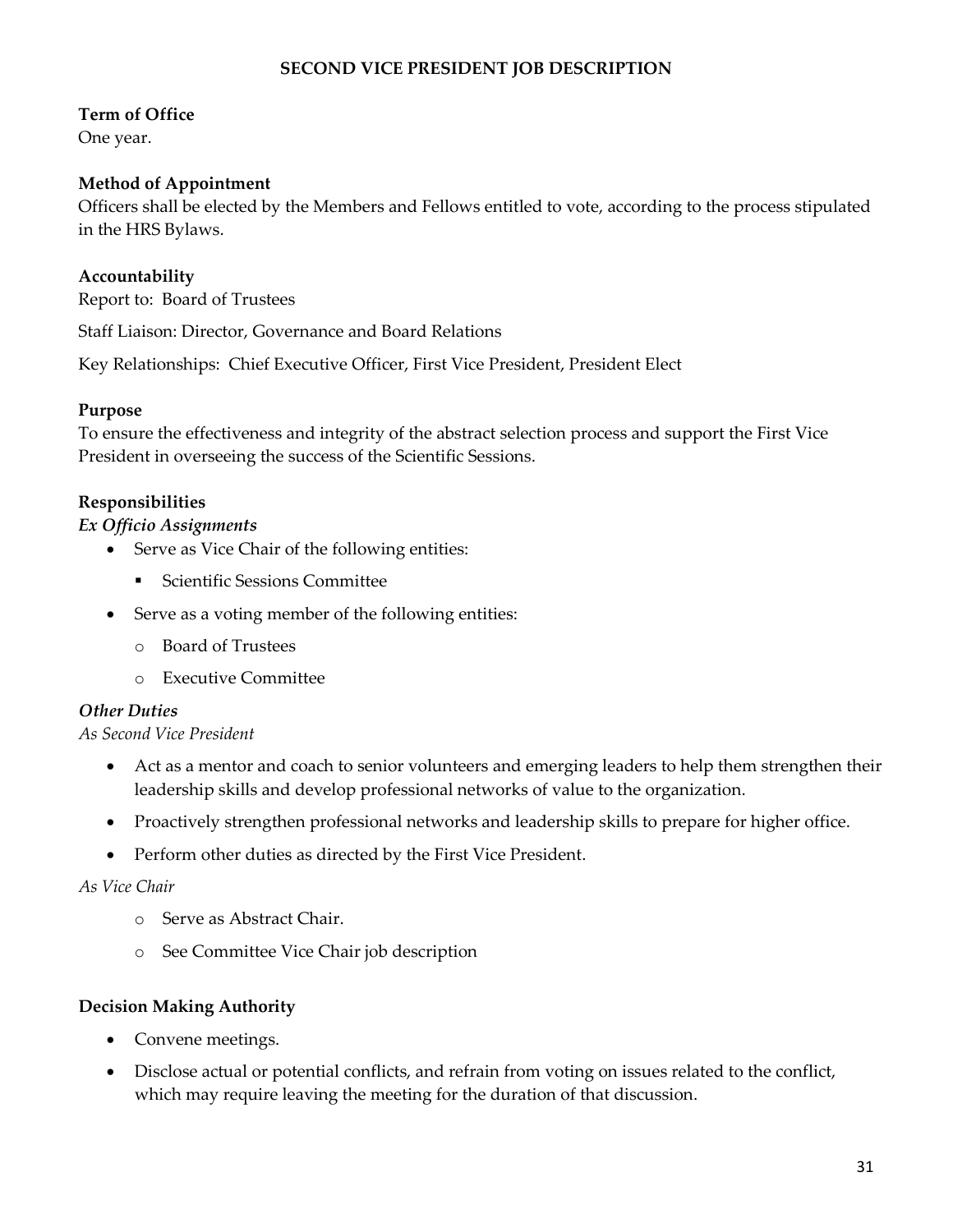- Enforce conflict of interest policies, including requiring members' recusal from participating in discussions, meetings/calls and/or voting as appropriate.
- Approve final work products and formal communications.
- Make recommendations on work processes and volunteer assignments.

# **Estimated Time Commitment** 4-5 days per month

# *Scheduled*

Executive Committee conference calls (3/year) In-Person Board Meetings (September, January, May) Board conference calls (3/year) Scientific Sessions Committee conference calls (June 15 – 30 and as needed) In-Person Meetings (at ACC annual meeting and HRS Scientific Sessions)

# *Ad Hoc*

Chair & Co-Chair conference calls (weekly with staff liaisons) Executive Committee conference calls (as needed) Other committee and task force calls (avg. 3/month)

# *Busiest Times of the Year*

- Prior to committee conference call meetings
- Program build (June 15 August 15)
- Abstract review and session build (December 15 February 1)
- Late-breaking clinical trial review and selection (March 15 April 1)
- Budget preparation cycle (June August)
- May (Scientific Sessions)

# **Qualifications**

*Skills*

- **Attention to Detail:** Accomplishes a task thoroughly. Monitors and checks work and plans and organizes time and resources efficiently.
- **Coaching:** Possesses the ability and desire to coach others in interpersonal skills, HRS processes, and issue management.
- **Communication:** Demonstrates strong verbal and written skills. Understands, complies with, and appropriately communicates relevant HRS policies and processes.
- **Conflict Resolution:** Uses a variety of approaches to manage and resolve concerns, disagreement, and conflict.
- **Consensus Building:** Develops cooperation and teamwork while participating in a group, working toward solutions which generally benefit all parties.
- **Executive and Board Assessment Experience:** Develops and accesses performance of CEO and Board members. Partners with CEO on executive level succession planning needs.
- **Financial Acumen:** Maintains and applies a broad understanding of financial management principals to ensure decisions are fiscally sound and responsible.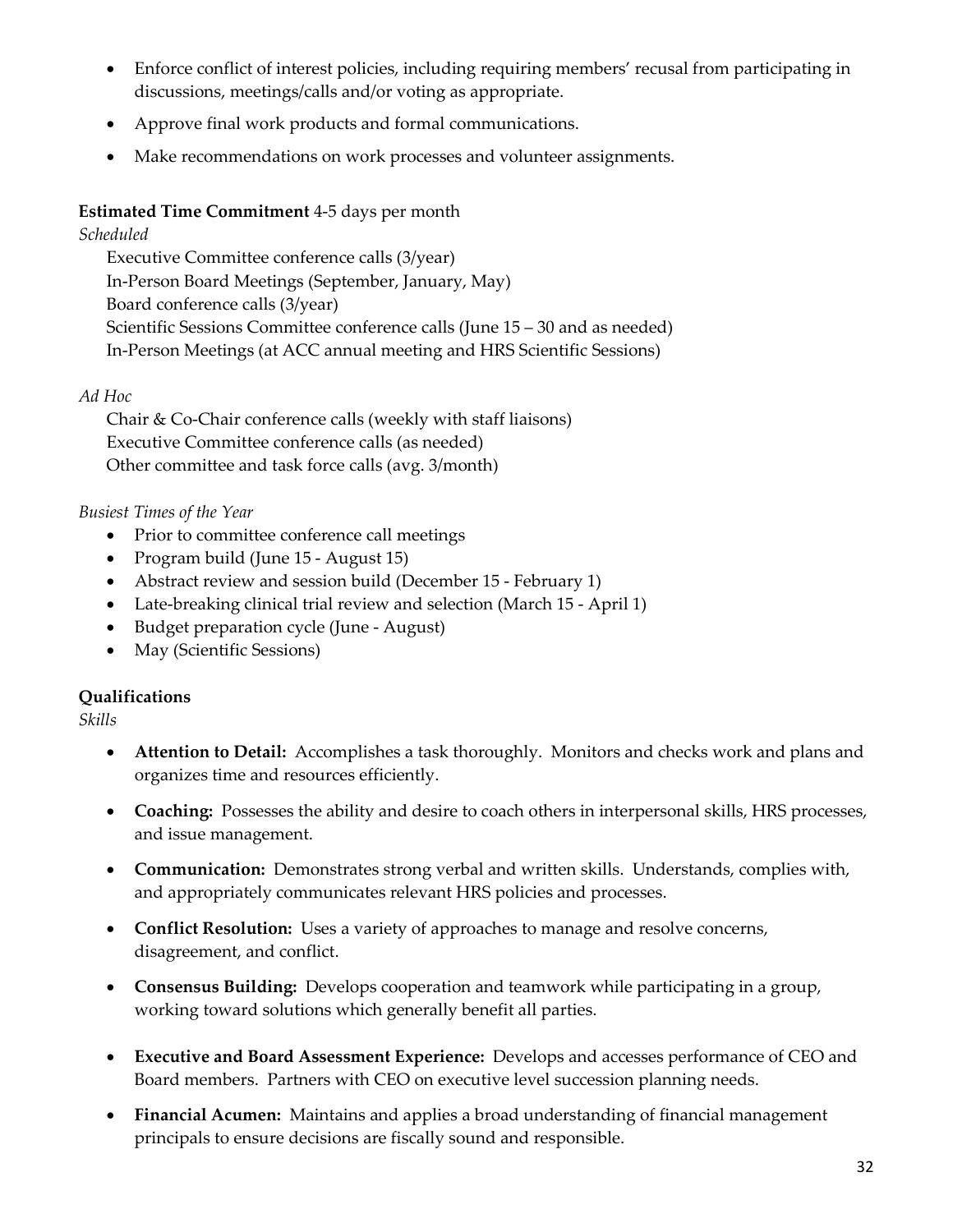- **Governance Experience:** Has served on a Board, committees and task forces.
- **Group Dynamics:** Enables cooperative and productive group interactions.
- **Institutional Knowledge:** Possesses in-depth understanding of HRS history, policies and processes.
- **International Positioning:** Actively expands international networks; leverages networks to support HRS financially, strategically and collaboratively.
- **Mentoring:** Actively engages in identifying emerging leaders and is personally involved in their development. Fosters a mentoring environment with senior leaders.
- **Networking:** Actively expands professional networks; leverages networks for HRS support.
- **Professional Stature:** Maintains broad-based clinical knowledge and experience. Holds strong professional credibility and reputation within or outside of HRS.
- **Strategic Planning Experience:** Has experience with planning, evaluation, and implementation of a strategic plan, including demonstrated ability to focus on long term goals and strategic outcomes.
- **Subject Matter Expertise:** Applies in-depth specialized knowledge, skills and judgment to accomplish the goals of the committee and/or the Society.
- **Visibility:** Is recognized as a leader in the U.S. and/or internationally. Articulates and champions the best interests of the Society.
- **Volunteer Experience:** Demonstrates effectiveness on HRS committees, subcommittees or task forces.
- **Willingness to Serve:** Demonstrates a strong commitment, interest, and desire to serve the Society. Makes the time to actively contribute and participate.

- **Accountability:** Accepts full responsibility in meeting expectations.
- **Commitment:** Serves the needs of the Society and the EP profession. Ensures that actions meet the needs of key stakeholders and aligns activities to meet these needs.
- **Change Leadership:** Leads and manages change within the organization to meet the strategic goals of the Society. Establishes a vision for the organization in an ever-changing environment.
- **Coalition Building:** Builds strategic relationships internally and with key external stakeholders to achieve common goals.
- **Continuous Learning:** Demonstrates a desire and drive to acquire necessary knowledge, skills, and competencies to best serve the needs of the Society, its members, and the field of EP. Demonstrates the ability to reflect on and learn from experiences.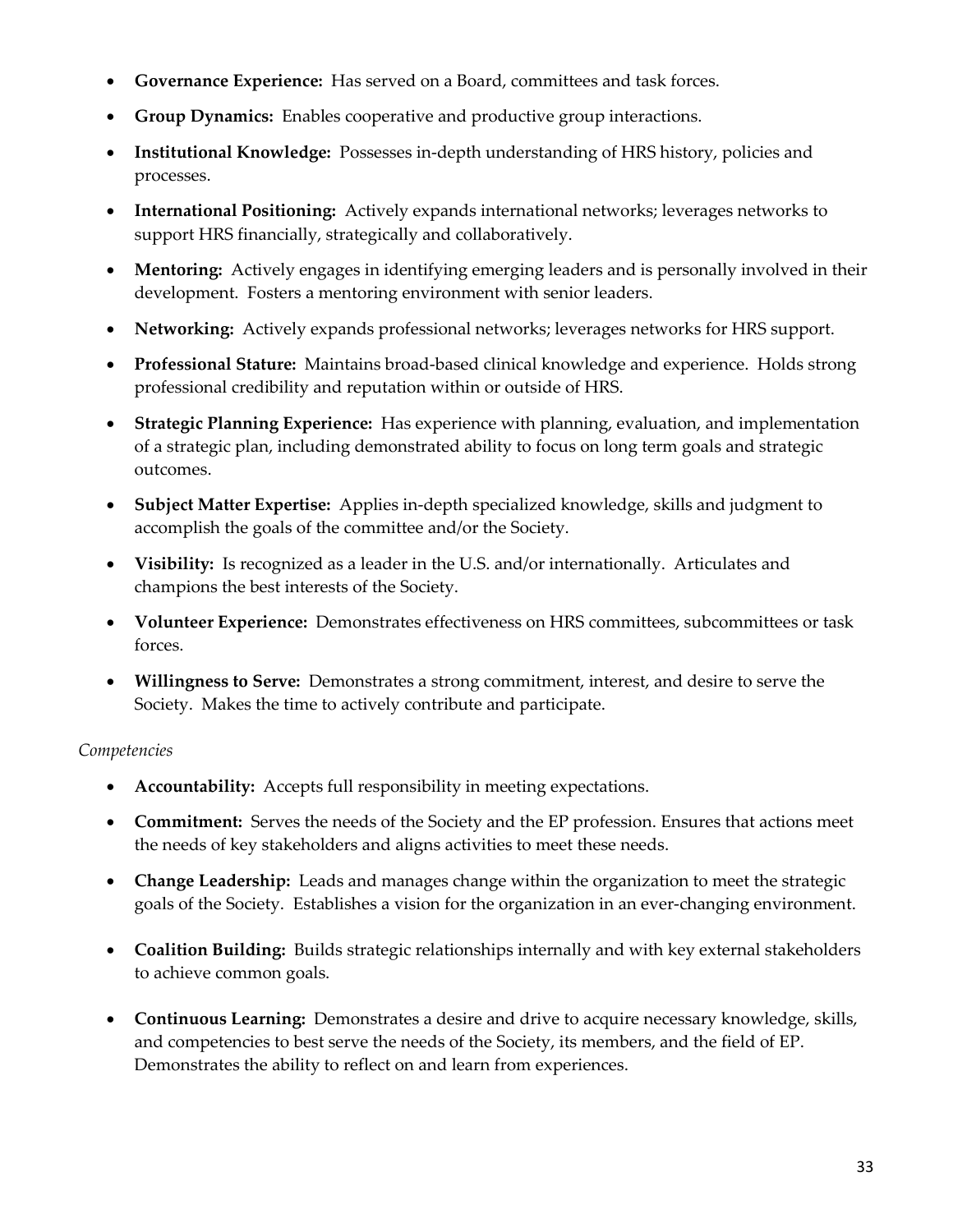- **Decision Making:** Evaluates available information and resources to develop effective and viable solutions that meet the goals of the committee and Society at large, often with limited information and under tight deadlines.
- **Developing Others:** Develops the ability of others to perform and contribute to the Society by providing ongoing feedback, coaching and opportunities to learn through formal and informal methods.
- **Fostering Philanthropy:** Articulates and champions a culture of giving in support of the Society.
- **Impact and Influence:** Gains support and buy-in and motivates others to act in the best interest of the Society.
- **Innovation:** Addresses the future needs of the Society and stakeholders through creative problem solving, informed risk-taking, and fostering new ideas.
- **Integrity:** Earns others' trust by behaving in an honest, fair, and ethical manner. Shows consistency in words and actions. Models high standards of ethics.
- **Organizational Knowledge:** Understands the mission and strategic objectives of the Society, the structure, and culture as well as the regulatory, industry, and economic issues affecting the organization.
- **Problem Solving:** Identifies and analyzes problems and evaluates alternate solutions and makes recommendations in the best interest of the Society.
- **Relationship Building:** Works collaboratively with others to develop positive working relationships to achieve the shared goals of the Society.
- **Stewardship:** Efficiently utilizes the resources of the Society to make informed decisions. Communicates decisions in an effective manner to stakeholders.
- **Strategic Thinking:** Formulates objectives and priorities and implements plans that support the long-term interests of the Society. Takes advantage of opportunities and manages risks.
- **Team Leadership:** Effectively manages and guides group efforts, and provides an appropriate level of feedback concerning group progress.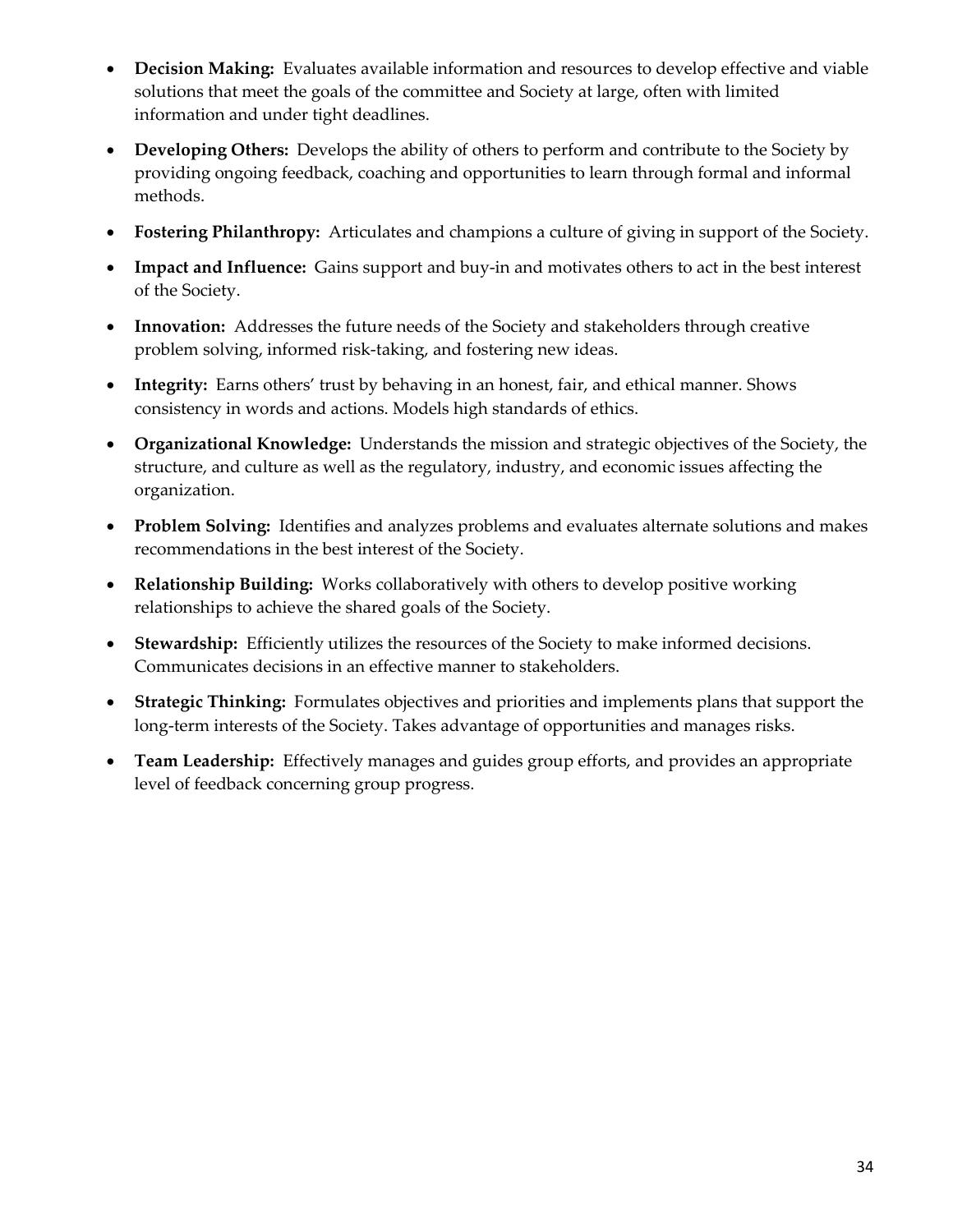# **BOARD LIAISON JOB DESCRIPTION**

#### **Term of Office**

One year. Reappointment at one-year increments while serving on the Board.

#### **Method of Appointment**

Members shall be appointed by the President-Elect, in consultation with President and the Chief Executive Officer.

#### **Accountability**

Report to: Board

Key Relationships: Designated committee, subcommittee or task force chair and vice chair, staff liaison(s)

## **Purpose**

To foster communication about the Society's strategic goals and priorities, and mentor the next generation of volunteer leaders.

#### **Expectations**

- Attend committee meetings.
- Conversation at the beginning of each term with the Committee and Subcommittee (where relevant) Chairs and Vice Chairs and Staff Liaisons to discuss roles and preferred communication methods.
- Subsequent conversations prior to each Board meeting.
- Complete and submit the committee's report to the Board prior to each Board meeting.

## **Responsibilities**

- Serve as a link to the Board and its activities.
- Educate others about the Society's Strategic Plan, public Board actions and decision-making rationale, and strategic trends affecting the Society.
- Serve as a resource for information about the Society's staff and volunteer structure (who does what), and business processes/procedures (how things get done), including nominations and appointments.
- Encourage innovative thinking and a future focus in committee, subcommittee or task force deliberations.
- Act as a sounding board and advisor to current and emerging volunteer leaders, including Chairs, Vice Chairs and Co-chairs to help them strengthen their effectiveness, develop their leadership skills and maximize their contribution to the Society's mission.
- Help the Governance Committee identify and/or assess potential candidates for Board, officer, or committee, subcommittee, and task force assignments.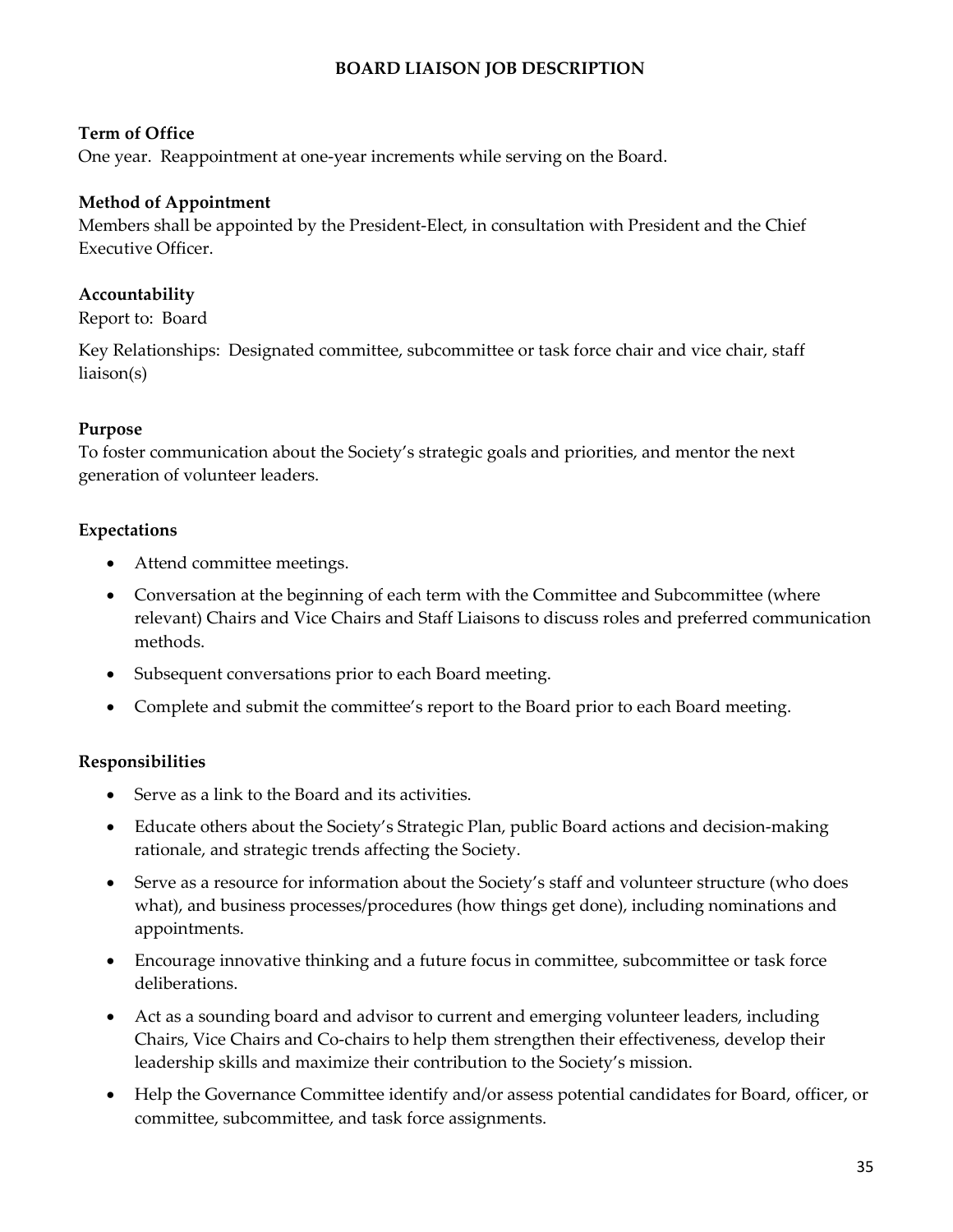# **Decision Making Authority**

• Make recommendations to chairs, members, staff and the Board.

# **Qualifications**

• Currently serving Trustee or Officer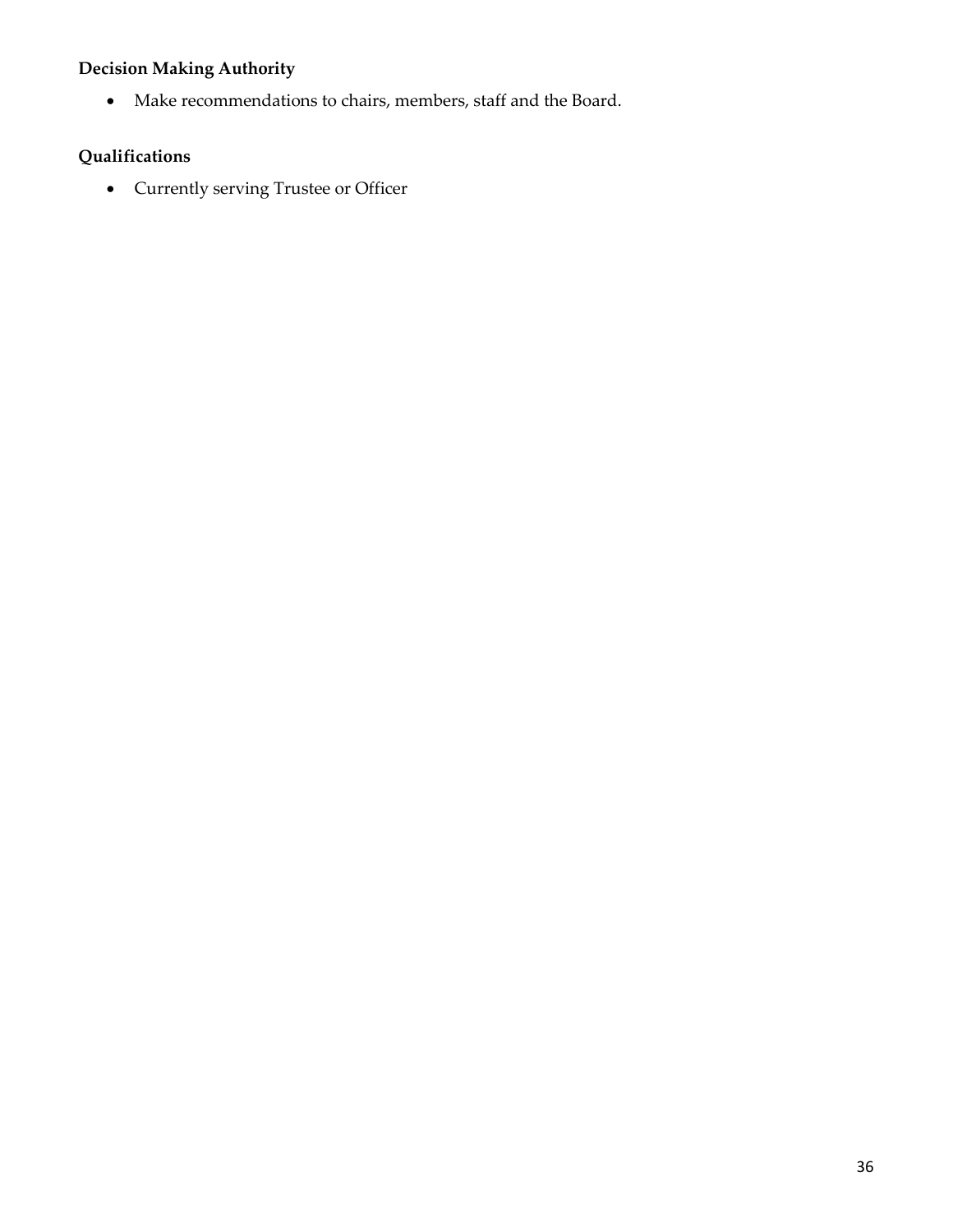# **IMMEDIATE PAST PRESIDENT JOB DESCRIPTION**

#### **Term of Office**

One year.

#### **Method of Appointment**

Officers shall be elected by the Members and Fellows entitled to vote, according to the process stipulated in the HRS Bylaws.

#### **Accountability**

Report to: Board of Trustees

Staff Liaison: Director, Governance and Board Relations

Key Relationships: Chief Executive Officer, President, President Elect

#### **Purpose**

To provide advice and counsel to the President and Executive Committee.

#### **Responsibilities**

#### *Ex Officio Assignments*

- Preside as Chair of the following entities:
	- o Governance Committee
- Serve as a member of the following entities:
	- o Board of Trustees
	- o Executive Committee
	- o Compensation Subcommittee
	- o Finance Committee
	- o Nominations Subcommittee

#### *Other Duties*

*As Immediate Past President*

- Act as a representative or spokesperson for the organization at the President's request.
- Act as a mentor and coach to senior volunteers and emerging leaders to help them strengthen their leadership skills and develop professional networks of value to the organization.
- Ensure compliance with Board policies and procedures and all relevant legal and ethical standards, including policies and standards governing corporate relationships.
- Perform other duties as directed by the Board or the President.

#### *As Chair*

• See Committee Chair job description

#### **Decision Making Authority**

• Convene meetings.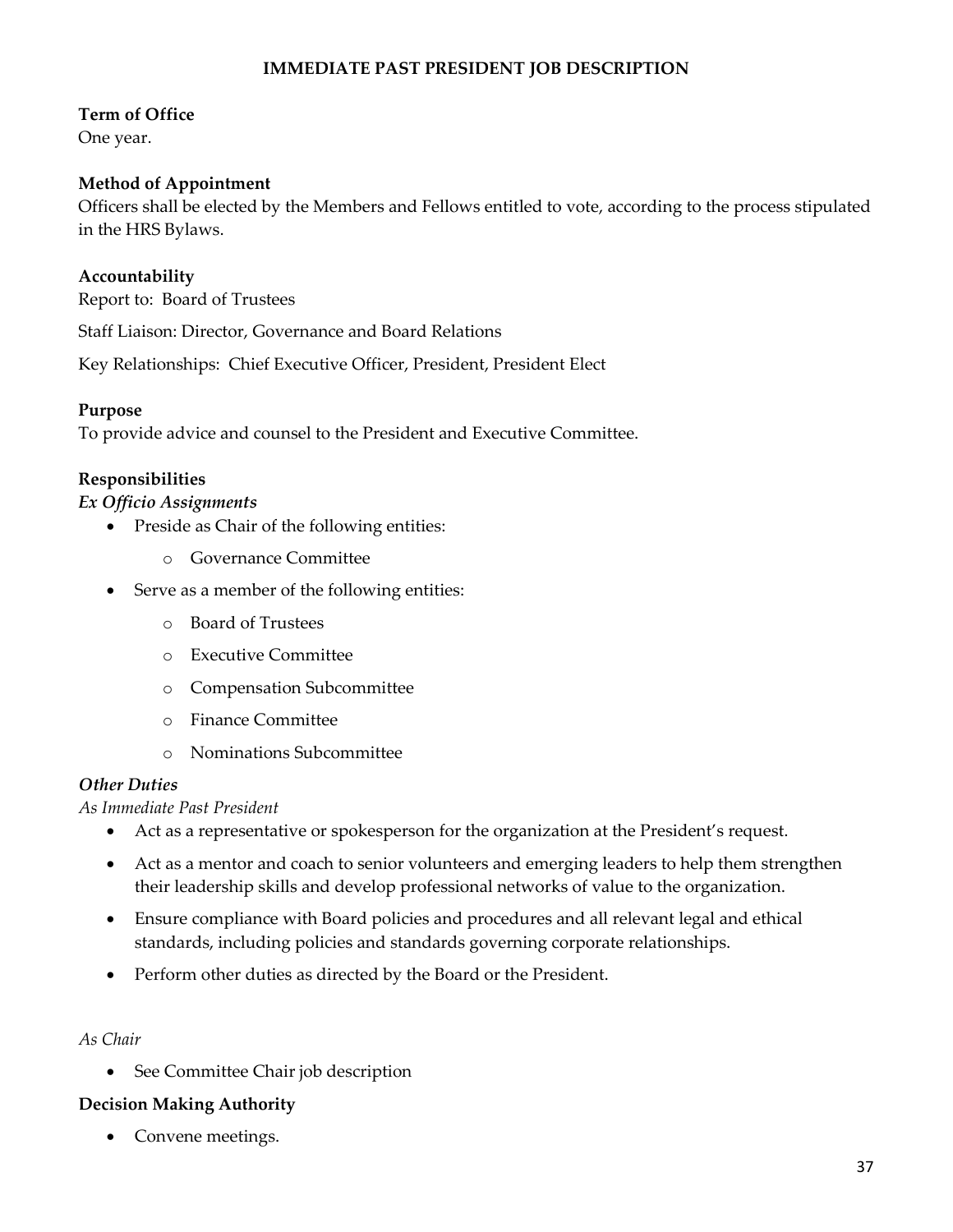- Disclose actual or potential conflicts, and refrain from voting on issues related to the conflict, which may require leaving the meeting for the duration of that discussion.
- Enforce conflict of interest policies, including requiring members' recusal from participating in discussions, meetings/calls and/or voting as appropriate.
- Approve final work products and formal communications.
- Make recommendations on work processes and volunteer assignments.

# **Estimated Time Commitment** 4-12 hours per month

# *Scheduled*

Executive Committee conference call (3/year) In-Person Board Meetings (September, January, May) Board conference calls (3/year)

## *Ad Hoc*

Executive Committee conference calls (as needed) Governance Committee meetings Other committee and task force conference calls

## *Busiest Times of the Year*

Board meetings (September, January, May) Nominations cycle (October - November)

# **Qualifications**

• Outgoing President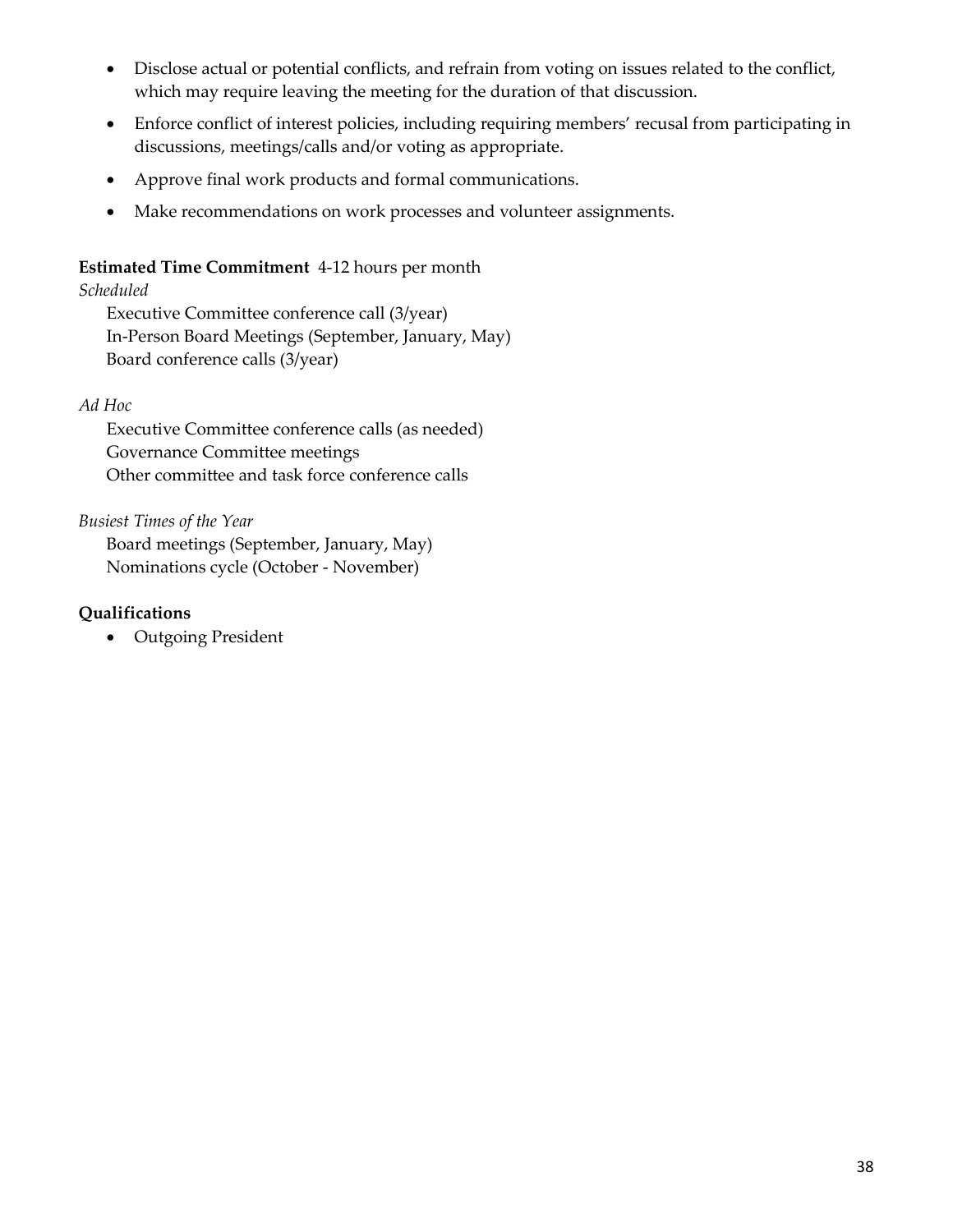## **SECOND PAST PRESIDENT JOB DESCRIPTION**

### **Term of Office**

One year.

#### **Method of Appointment**

Officers shall be elected by the Members and Fellows entitled to vote, according to the process stipulated in the HRS Bylaws.

#### **Accountability**

Report to: Board of Trustees

Staff Liaison: Director, Governance and Board Relations

Key Relationships: Chief Executive Officer, President, President Elect

#### **Purpose**

To provide advice and counsel to the President and Executive Committee.

#### **Responsibilities**

*Ex Officio Assignments*

- Preside as Chair of the following entities:
	- o Audit Committee
	- o Nominations Subcommittee
- Serve as a member of the following entities:
	- o Board of Trustees

## *Other Duties*

*As Second Past President*

- Act as a representative or spokesperson for the organization at the President's request.
- Act as a mentor and coach to senior volunteers and emerging leaders to help them strengthen their leadership skills and develop professional networks of value to the organization.
- Perform other duties as directed by the Board or the President.

#### *As Chair*

• See Committee Chair job description.

#### **Decision Making Authority**

- Convene meetings.
- Disclose actual or potential conflicts, and refrain from voting on issues related to the conflict, which may require leaving the meeting for the duration of that discussion.
- Enforce conflict of interest policies, including requiring members' recusal from participating in discussions, meetings/calls and/or voting as appropriate.
- Approve final work products and formal communications.
- Make recommendations on work processes and volunteer assignments.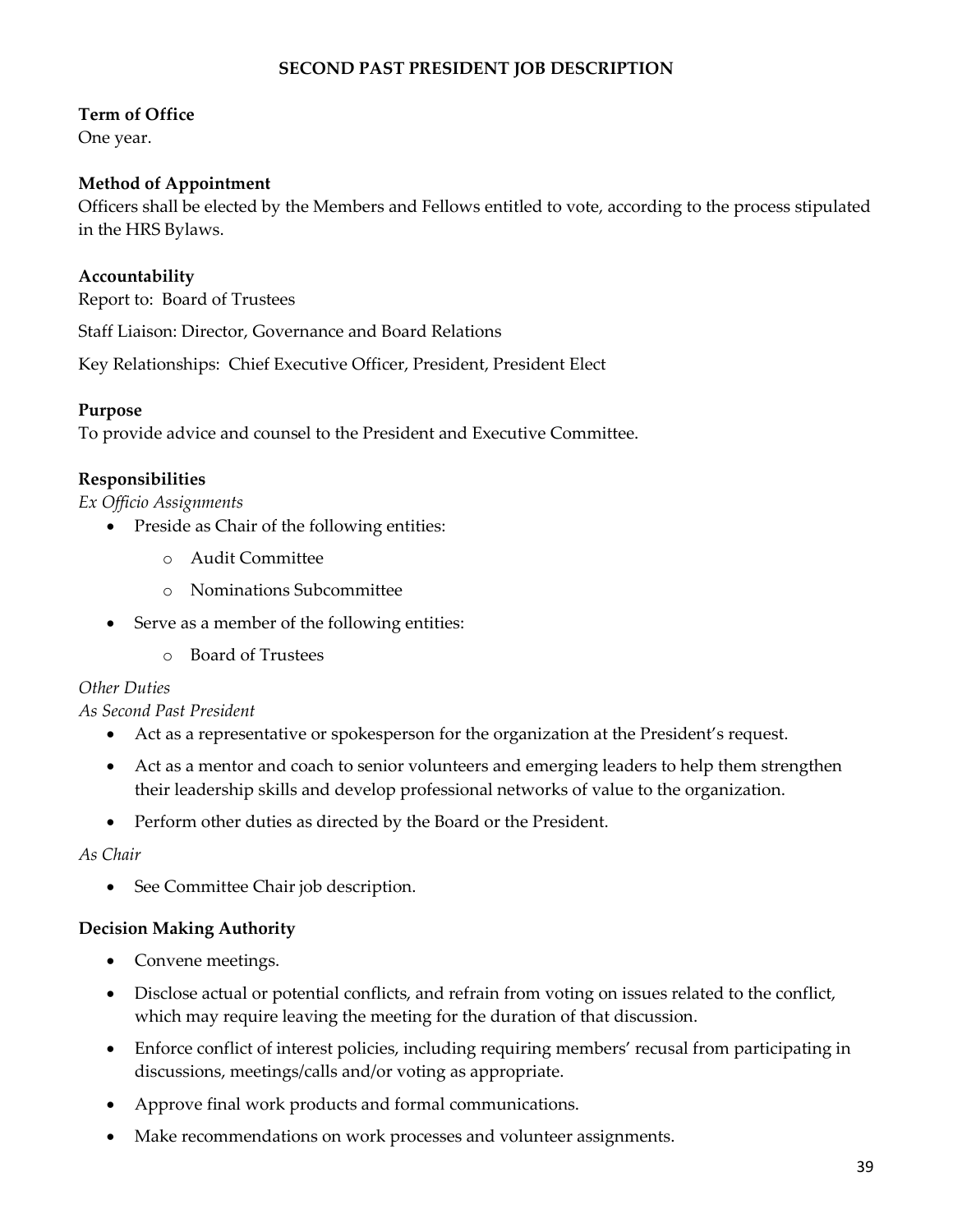#### **Estimated Time Commitment** 4-12 hours per month

*Scheduled:*

In-Person Board Meetings (September, January, May) Committee meetings (varies)

*Ad Hoc:*

Committee and task force conference calls

*Busiest Times of the Year:* Board meetings (September, January, May) Nominations cycle (August-November)

# **Qualifications**

• Outgoing First Past President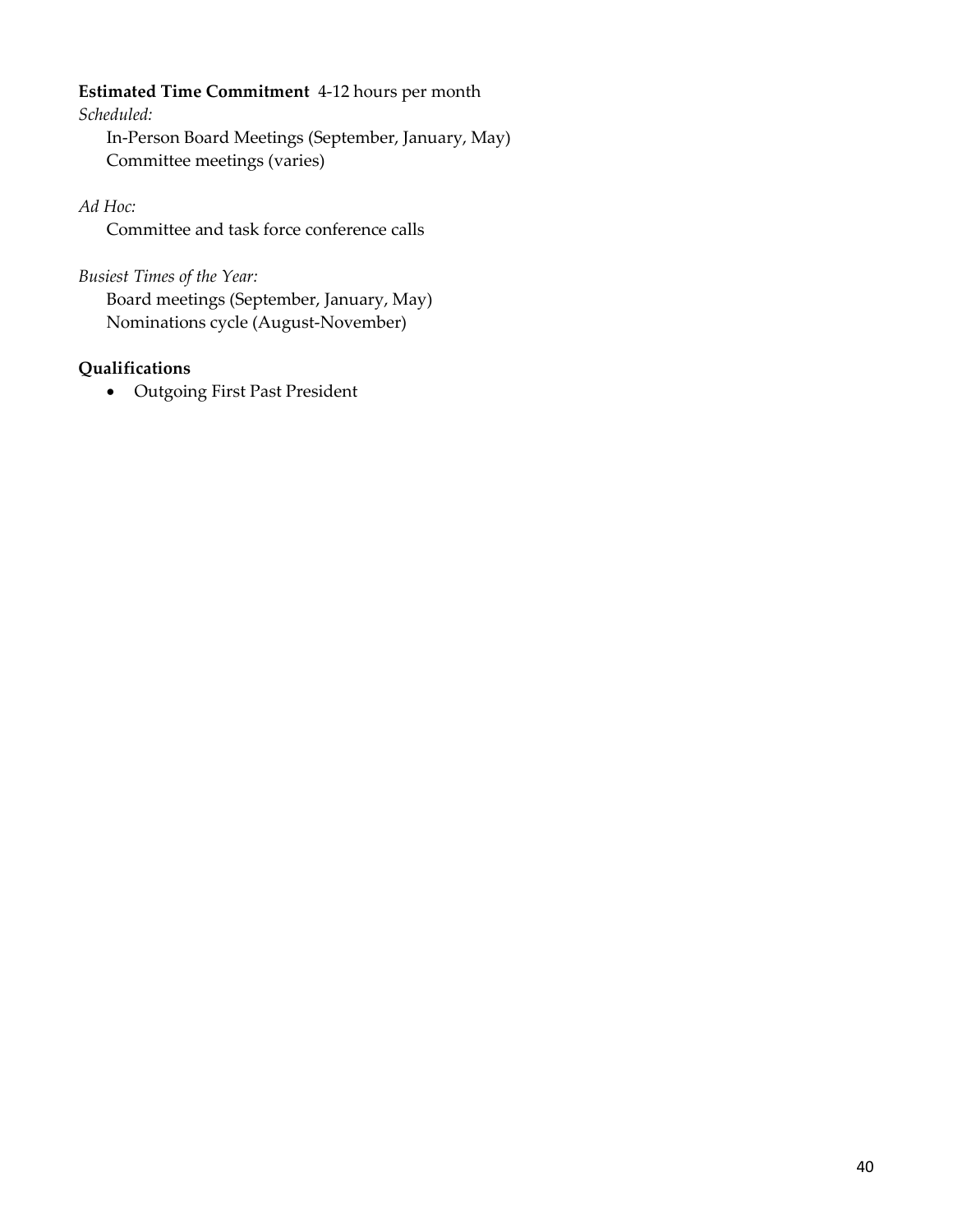## **STAFF LIAISON JOB DESCRIPTION**

#### **Method of Appointment**

The Staff Liaison shall be designated by the Executive Team.

#### **Accountability**

Reports to: Supervising Manager

Key relationships: Committee, subcommittee and task force leaders, committee, subcommittee and task force staff liaisons, Executive Team members, Senior Director of Governance and Board Relations, departmental staff as appropriate.

#### **Purpose**

To partner with volunteer leadership to ensure group effectiveness and volunteer engagement.

#### **Responsibilities**

- Be informed about the Society's Strategic Plan, annual organizational priorities and the charge of the committee, subcommittee or task force.
- Work collaboratively with the Chair in an iterative process to:
	- o Establish annual objectives, work plans, timelines and budgets, in alignment with the Strategic Plan, the Board's priorities and the formal charge.
	- o Monitor activities, budget, and deadlines to ensure timely completion of high quality, cost effective work products
	- o Ensure members' compliance with the Society's financial and conflict of interest policies, including regularly reviewing members' disclosures and planning accordingly.
	- o Schedule meetings.
	- o Develop meeting agendas.
	- o Prepare for meeting dynamics, especially complex or controversial issues.
	- o Report activities and recommendations to the appropriate entity or entities, as designated in the charge.
- Participate in all committee meetings and teleconferences, and prepare minutes or follow-up materials.
- Maintain the confidentiality of materials and deliberations.
- Proactively coordinate activities with other committee, subcommittee or task force staff liaisons, Senior Management Team members and departmental staff who may be affected by the Committee's activities, including:
	- o Identify interested parties during the early planning stages of any project with crossfunctional impacts.
	- o Collaboratively set expectations for communication, consultation and/or approvals.
	- o Negotiate realistic and mutually acceptable deliverables and deadlines.